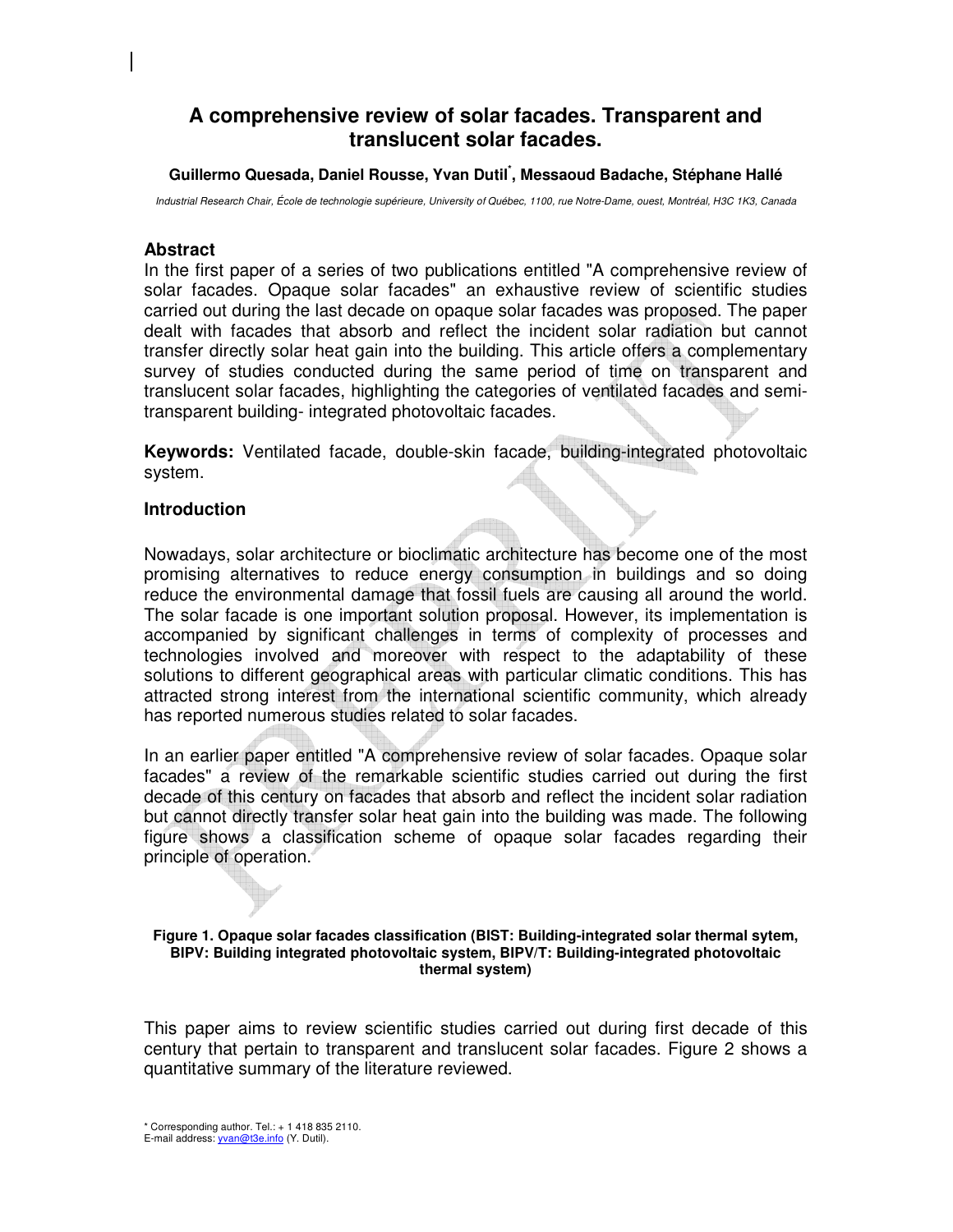#### **Figure 2. Papers distribution per year (TT: transparent-translucent)**

### **1. Transparent and translucent active solar facades**

The transparent and translucent solar facades not only absorb and reflect the incident solar radiation but also can transfer direct solar heat gain into the building. If such solar facades transform part of the incident sunlight into electricity directly or by transmitting the thermal energy into the building using electrical or mechanical equipment (pumps, fans, valves, control equipments), then they are called transparent and translucent active solar facades.

## **1.1. Mechanically ventilated transparent facade (MVF)**

A mechanically ventilated facade (MVF) uses a mechanically assisted ventilation system to supply, expel or re-circulate air through a channel located between two transparent or translucent surfaces of the building envelope. The air removes heat from the cavity reducing the heating (winter) and cooling (summer) loads of the building, depending on the season and on the geographical zone.

#### **Figure 3. Schematic diagram of a mechanically ventilated facade (MVF).**

## **1.1.1. Theoretical and experimental study**

Baker et al. [1] conducted a series of experiments to determine the performance characteristic of a supply air window used to pre-heat background room ventilation. A supply air window is a device that, by using the space between inner and outer sashes as an air path, enables ventilation air in winter to be pre-heated before it enters a room. A theoretical model of heat exchange conditions within the window was compared with results from a test cell. The test cell was used in different modes, firstly free-ventilated with the service room window and interconnecting duct to the cell left open, and then with forced ventilation at a consistent velocity to analyse the relative extent of direct solar and ventilation heat gain. The results indicate that there was a limited correlation between solar intensity and the extent of the temperature gradient within the window because the velocity of air movement through the window is substantially modified by the external wind speed. In another study, McEvoy et al. [2] carried out tests using a PASSYS test cell to determine the appropriate dimensional characteristics for the supply air window, and the correct location of a low emissivity (low-E) coating within the glazing assembly. The performance of the window was monitored relative to climate conditions measured at an adjacent weather station. They concluded that solar pre-heating performance diminished when the ventilation rate increased. At an air flow rate of 13 l/s, pre-heating supplied 50% of the ventilation heat load when the incident solar energy was 800  $\text{W/m}^2$ , and 75% at 8 l/s. In a subsequent work, Southall et al. [3] studied the followings characteristics of the supply air window: radiative solar gain factor (gr-value) as a function of solar radiation, external window U-value (Ue) variation with window size, ventilation gain factor (gv-value) as a function of solar radiation and window pre-heat as a function of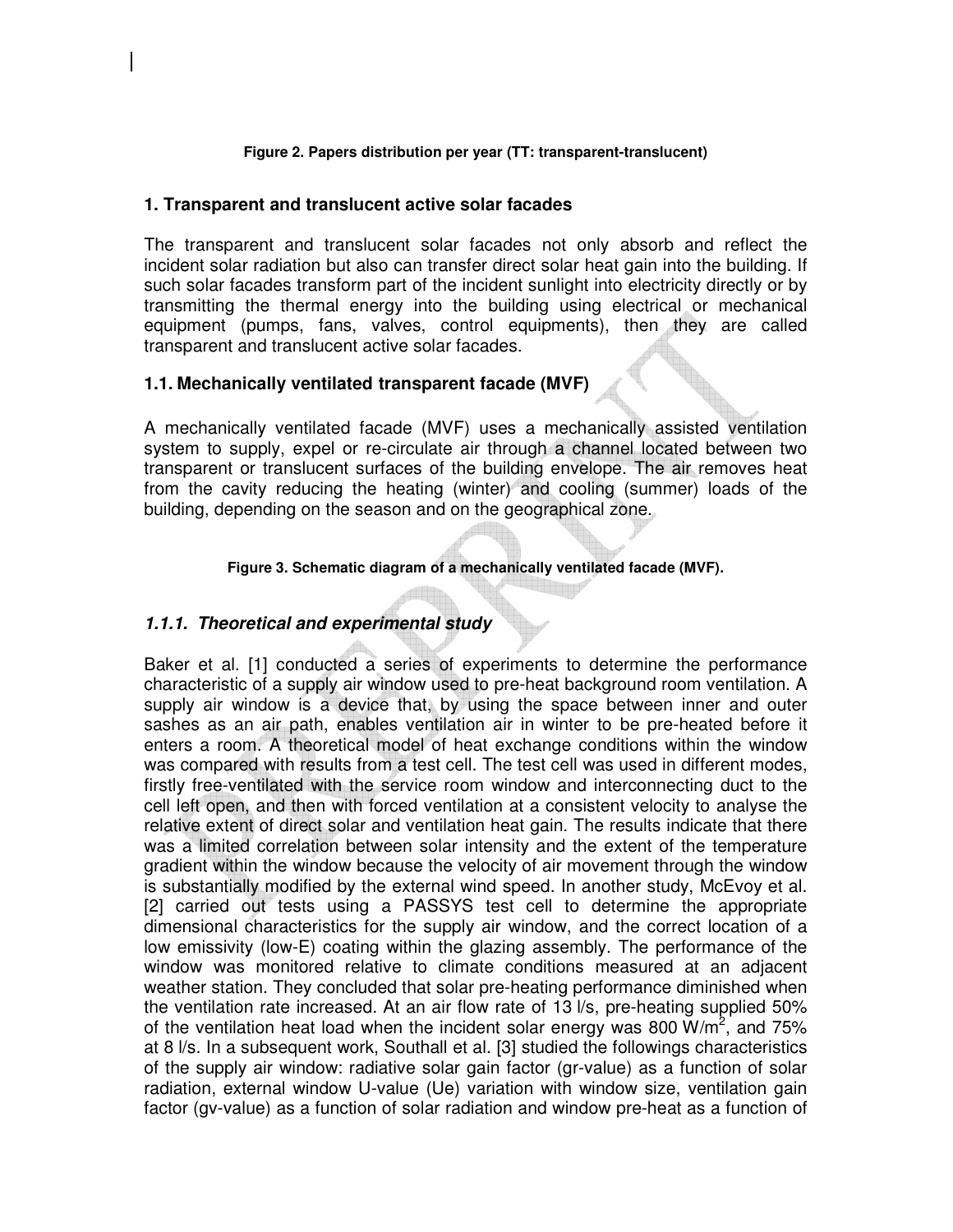window size. These characteristics have been established by laboratory, test cell investigations, and simulations using computational fluid dynamics and ESP-r, a whole building dynamic thermal modelling tool.

Zöllner et al. [4] described the experiments performed in an outdoor test stand for so called "double-skin-facades" at the Technical University of Munich. The purpose of the investigation was to determine the time and local averaged overall heat transfer coefficients for solar radiation augmented turbulent mixed convection flows in transparent vertical channels. Detailed parameter analysis for a box-window of typical geometry (Height of the box window, H=2.4 m, Distance between external and internal facades,  $S=0.6$  m Height of the horizontal ventilation gratings,  $h=0.1$  m) with a solar irradiation of about 600 W/m2 and a decrease in outdoor temperature from 26 °C down to 5 °C yielded an increase in the average mean Nusselt number of about 20%. Whereas, an increase in the solar irradiation from 500 to 900  $W/m^2$  resulted in an increase in the average mean Nusselt number of about 25%.

Safer et al. [5] proposed a comprehensive modeling of a compact double-skin facade equipped with a venetian blind and forced ventilation. The modeling is done using the CFD (computational fluid dynamics) approach to assess the air movement within the ventilated facade channel. The commercial CFD tool FLUENT 6.0.20 was used in this study. Three-dimensional airflow is modeled using a homogeneous porous media representation, in order to reduce the size of the mathematical model. A parametric study is proposed [5], analyzing the impact of three parameters on the airflow development: slat tilt angle, blind position and air outlet position. The distance between the blind and the external glazing was found to have a major impact on the velocity profiles inside the double-skin facade channel.

Balocco et al. [6] proposed a non-dimensional analysis as a method to analyze mechanically ventilated double glazed facade energy performance. The 12 nondimensional numbers defined can be used to describe thermal and energy performance of interactive facade designs. The results revealed a strong correlation between Nusselt numbers calculated with experimental data and those obtained by the validated multivariable correlation function.

Gosselin et al. [7] proposed a four step computational method that uses both computational fluid dynamics and coded radiation calculations to determine airflow and heat transfer through an airflow window. Experimental tests on a full-scale dualairflow window system were used to obtain various indoor and outdoor air and window surface temperatures for validating the computer method. The difference obtained between the computed air and surface temperatures and the measured data was less than 1 K.

Jiru et al. [8] presented the application of the zonal approach for modeling airflow and temperature in a ventilated double skin facade (DSF). The zonal airflow equation, power-law, was employed to calculate the airflow through the shading device and cavities. The zonal energy equation was used to evaluate the temperature distribution in the DSF system. The inlet-outlet temperature difference increased as height of the DSF increased and when venetian blinds were installed but it was found to decrease as the airflow rate increased.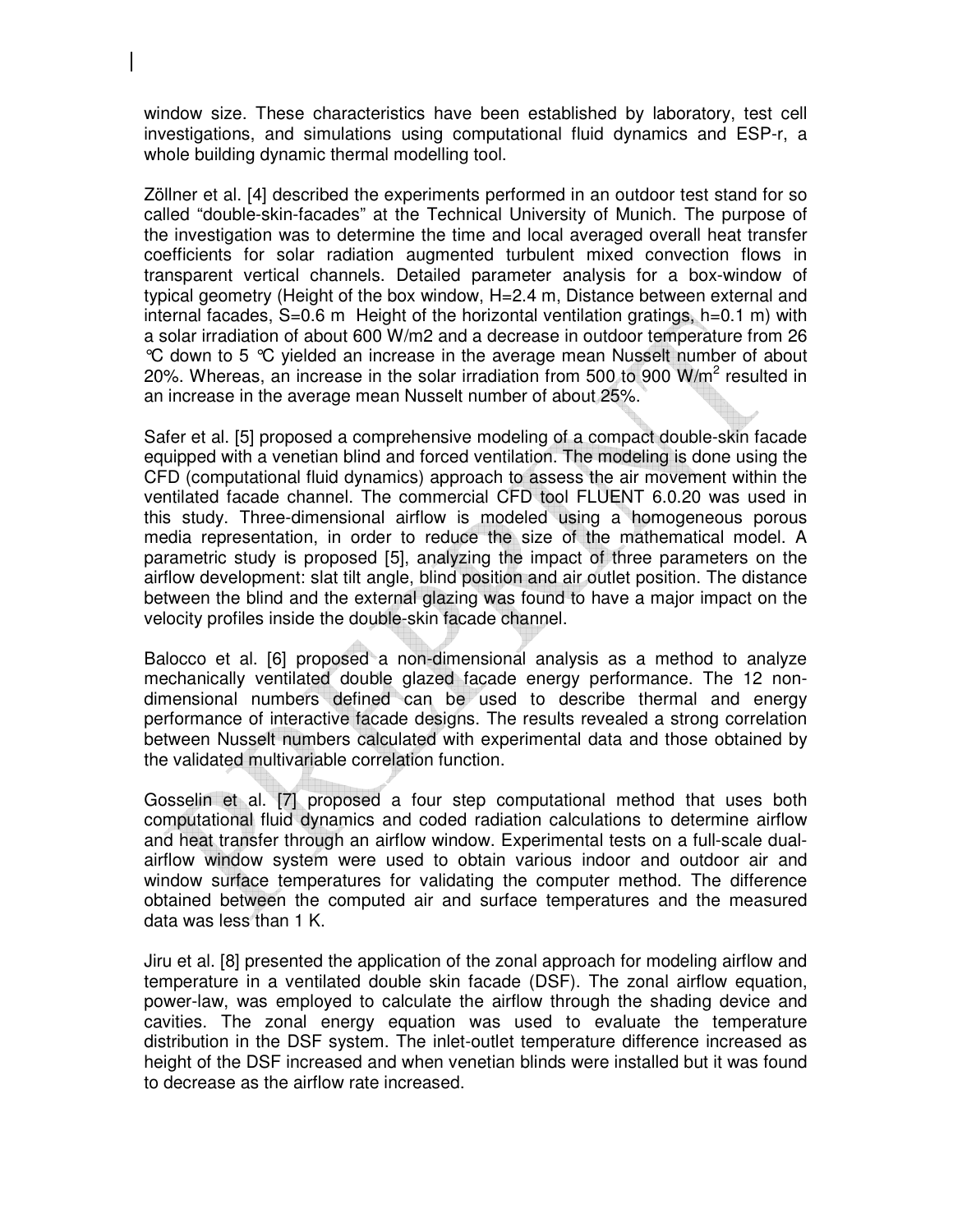Guardo et al. [9] evaluated, by means of computational fluid dynamics (using software Fluent 6.3), the influence of several construction and operation parameters of the Active Transparent Facades (ATF), such as optical properties of the materials, geometrical relations of the facade or flow stream conditions, in terms of energy savings, measured as a reduction of the solar load entering the building. It was seen that an increase of the length-to-depth ratio causes a decrease on the ATF efficiency in terms of solar load gains. For the tested cases, an increase on the turbulence intensity does not lead to improvements in the reduction of solar load gains.

Haase et al. [10] evaluated different ventilated facade designs in respect to energy savings. Thermal building simulations (TRNSYS) were linked to nodal airflow network simulations (COMIS) for detailed ventilated double-skin facade performance. In order to validate the model, simulations were carried out on an office building in Lisbon. The study showed that it is difficult to simulate the individual users behaviour for controlling the roller blinds. Three simulations with different assumptions illustrated that the black roller blind is largely responsible for high gap temperatures. A white coloured roller blind reduced gap temperatures by 11 K.

Fuliotto et al. [11] presented a decoupling method capable to evaluate thermal performances and analyze fluid phenomena in double-skin facade (DSF). The solar radiation effects were evaluated with an analytical model and computational fluid dynamics simulations were used to evaluate complex flow and thermal effect on a commercial DSF. With the decoupling approach to account for the effects of solar radiation and flow, the numerical results obtained by the CFD approach agreed well with the experimental data collected on a full scale test room with a ventilated DSF.

Gavan et al. [12] showed the results of an experimental campaign performed on a full-scale facility provided with a DSF. The tests involved a DSF with a common type of sun-shading device (venetian blinds) located between the two skins. Analysis of the temperature profiles inside the DSF and the test cell showed that the surface and air temperatures are mainly determined by the DSF sun-shading device angle and secondly by the DSF airflow rate. If the sun-shading device is closed, the outdoor air cavity of the DSF and the sun-shading device itself will have higher temperatures than if it is opened.

Serra et al. [13] presented the results of an extensive experimental campaign on a climate facade with a mechanically ventilated air gap, carried out at the Department of Energetics at the Politecnico di Torino. Measurements were performed utilizing the TWINS (Testing Window Innovative Systems) test facility. Comparing the performance of the active façade to the reference one, they affirmed that the climate façade showed a better performance in each season and for each configuration, considering both energy efficiency and thermal comfort performance issues.

## **1.1.2. Development**

Corgnati et al. [14] presented an extensive measurement campaign performed on an active transparent facade during actual operating conditions. The main aims of the research were: to assess the actual facade performance, both in terms of energy savings and enhanced comfort conditions, to obtain more detailed knowledge of its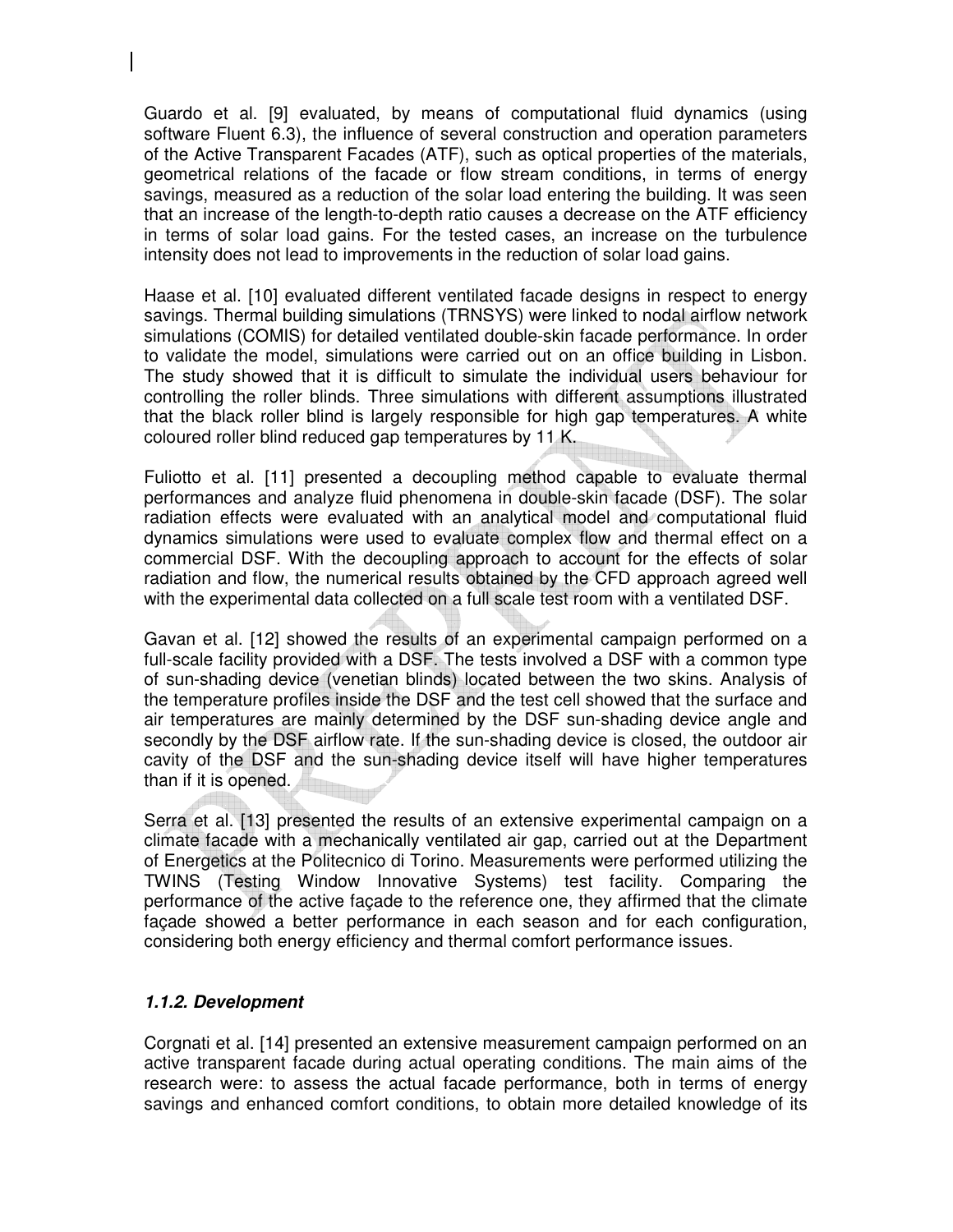thermofluid dynamic behaviour and to highlight the weak points (overheating of the façade and low air pre-heating efficiency) of this relatively new technology that still requires further improvement. The analyzed component consisted of a transparent mechanically ventilated facade integrated with an HVAC (Heating, Ventilating, and Air Conditioning) system.

Fallahi et al. [15] introduced an innovative design approach involving the integration of passive thermal mass technique with the air channel of the conventional doubleskin facade. A numerical model was developed, capable of determining the thermal performance of the conventional DSF. The simulation results revealed that mechanically ventilated DSF can save energy based on configuration from 21% to 26% in summer and from 41% to 59% in winter as compared to conventional DSF without thermal mass.

# **1.1.3. Feasibility study**

Saelens et al. [16] described how to optimize the energy performance of single-story multiple-skin facades (MSF) by changing the settings of the facades and HVACsystem according to the net energy demand of the building. The annual energy performance was analyzed for typical Belgian climatic conditions using the software TRNSYS 15.3.

Haase et al. [17] evaluated the possibility of designing an energy efficient double-skin façade (DSF) for warm and humid climate. For this study, TRNSYS and TRNFLOW were used to model an office room with DSF. A new type of airflow window to control the exhaust airflow that can help to reduce cooling load of an office up to almost 40% was proposed.

# **1.2. Semi-transparent building- integrated photovoltaic system (STBIPV)**

A semi-transparent building-integrated photovoltaic system (STBIPV) is integrated into the building envelope generating electricity via photovoltaic modules and allowing daylight entering into the interior spaces.

#### **Figure 4. Schematic diagram of semi-transparent building-integrated photovoltaic system (STBIPV)**

# **1.2.1. Theoretical and experimental study**

Fung et al. [18] presented a one-dimensional transient heat transfer model, the Semitransparent Photovoltaic module Heat Gain (SPVHG) model, for evaluating the heat gain of semi-transparent photovoltaic modules for building-integrated applications. The annual total heat gain was evaluated by using the SPVHG model. It was found that the area of solar cells in the PV module has significant effects on the total heat gain, since nearly 70% of total heat gain can be reduced if the solar cell area ratio is 0.8.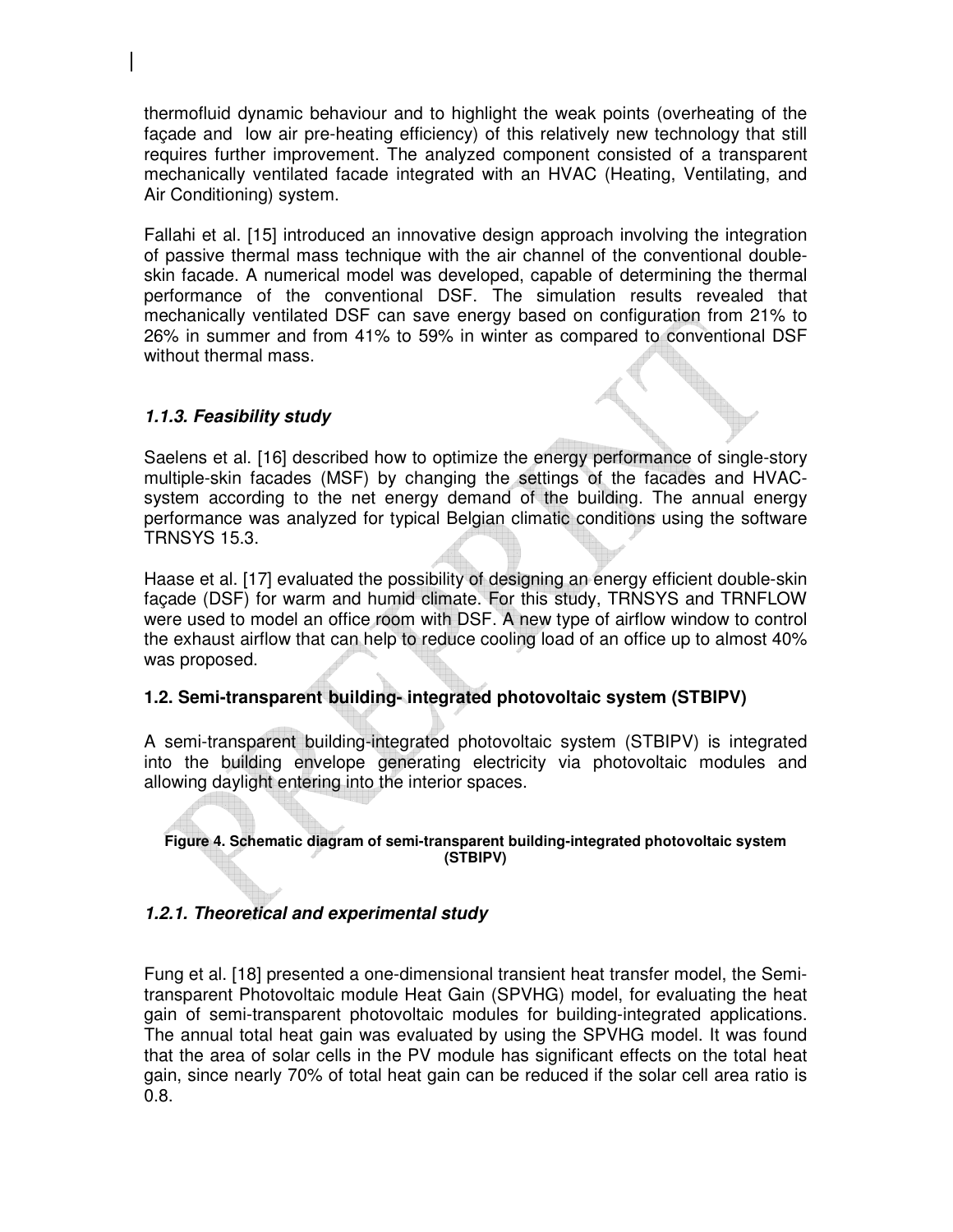Song et al. [19] characterized the power output of PV module depending on incidence angle and the azimuth using a transparent thin-film solar cell in a mock-up model at various slopes to the south, as a building integrated photovoltaic system. It was found that the PV module with a slope of 30°, facing south, provided the best power performance in terms of annual power output (844.4 kWh/kWp annual power output). It produced about 2.5 times higher power output than the module with the vertical slope.

Han et al. [20] analyzed numerically the steady natural convective airflow in a novel type glazing system with integrated semi-transparent photovoltaic cells using a stream function vorticity formulation. Based on the resulting numerical predictions, the effects of Rayleigh numbers on airflow patterns and local heat transfer coefficients on vertical glazing surfaces were investigated for Rayleigh numbers in the range of  $10^3 \leq R$  =  $2 \times 10^5$ . In the case of lower Rayleigh numbers, i.e.  $\text{Ra} = 10^3$ , the dominant mode of heat transfer was observed by conduction, while for Ra >  $10^3$  the airflow exhibited circulation patterns as the fluid motion was affected by both vertical heated and cooled glass panes. In addition, the effect of the air gap thickness in the cavity on the heat transfer through the cavity was evaluated and the optimum thickness of the air layer was found to be in the range of 60-80 mm.

Park et al. [21] investigated the electrical and thermal performance of a semitransparent PV module that was designed as a glazing component. The experiment was performed under both Standard Test Condition (STC) and outdoor conditions. The results showed that the power decreased about 0.48% (in STC) and 0.52% (in outdoor conditions, under  $500 \text{ W/m}^2$ ) per 1 °C increase of the PV module temperature. It was also found that the property of the glass used for the module affected the PV module temperature followed by its electrical performance, confirming that during a winter day, the PV module with the bronze glass had a higher temperature compared to the module with clear glass.

## **1.2.2. Development**

Phani et al. [22] discussed the Titania solar cell structure and operating principles and its performance advantages and applications with special focus on the performance of Titania solar cells as vertically mounted building products. The Titania cell consists of a sandwich of a TiO2, sensitizing dye, electrolyte and catalyst between two conductive transparent electrodes. Unlike conventional crystalline silicon solar cells, the Titania cell can be fabricated to be visually transparent. The authors presented the Titania solar cell's performance advantages over other solar cells, which include the ability to perform well in low light and shade, and to improve its performance with increasing temperature.

Xu et al. [23, 24, 25] studied two types of commercial available thermoelectric (TE) modules for their potential application in an active building envelope (ABE) prototype window system. ABE systems are a new enclosure technology which integrates photovoltaic and TE technologies In ABE systems. According to the experimental data and simulation results, the current ABE window prototype affected indoor temperature of the testing room with  $2-6$  °C. They established that the overall efficiency is about 5% when the prototype was operating in a cooling mode, and 13% when operating in a heating mode.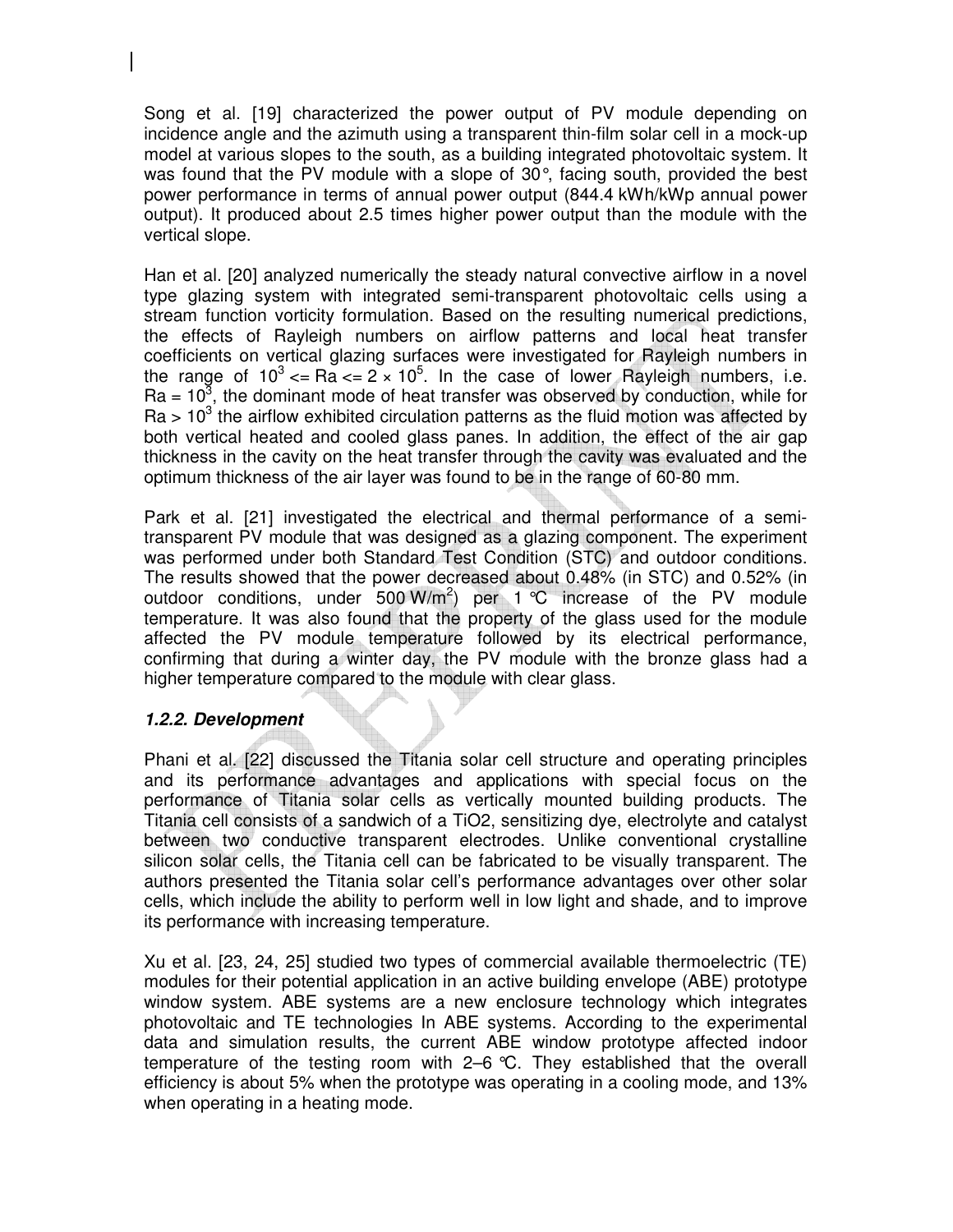Mercaldo et al. [26] presented an analysis on architectural issues and technological developments of thin film silicon photovoltaic, in particular related to transparent and conductive oxide (TCO) and thin film amorphous and microcrystalline silicon solar cells. They pointed out the advantages of the thin film photovoltaic technology for building integration, for retrofit and in particular for innovative interventions, showing examples of contemporary architectures requiring the use of very versatile photovoltaic modules. They observed a high transparency (>82%) in the whole wavelength range of photovoltaic interest.

# **1.2.3. Feasibility study**

Spanos et al. [27] examined the actual costs of electricity produced by photovoltaic generators placed on buildings in UK and Greece. The analysis has been done with the aid of PVSYST software. Concerning the PV glazing systems, which preserve high transparency, and can replace conventional glazing materials, they concluded that, even if the system is not at a favourable tilt angle, the reduction in cost of generated electricity from integrated systems is 32% and 16% for UK and Greece, respectively, in relation to a not integrated structure.

đ.

Alnaser et al. [28] studied the possibility to externally renovate the Almoayyed Tower and the Bahrain International Circuit (Formula 1 Circuit), in Bahrain, using PV as a facade and on the roof top. They determined that the PV panels installed on the 12,000 m<sup>2</sup> total windows of the Bahrain International Circuit, could provide  $45.3 \times 10^6$  kWh per year of electrical energy.

Bahaj et al. [29] explored technical, economic, environmental and indoor comfort implications of emerging glazing technologies for energy control of highly glazed buildings in arid Middle Eastern climates. The work included predictions through simulation of the impact of third generation thin films (conversion efficiencies of 60% or greater) on the Jumeirah beach hotel in Dubai. The simulations predicted that such a PV solution covering 40% of the glazed area would produce a facade which can address the externally driven air-conditioning load in its entirety with a surplus electricity generation of 1542 kWhe/year.

Chow et al. [30] reported the findings on the energy performance of "see-through" photovoltaic glazing as applied to a typical open-plan office environment of Hong Kong. An experimental system was first set up and the measurements were used to verify the theoretical models developed via the ESP-r simulation platform (integrated energy modeling tool for the simulation of the thermal, visual and acoustic performance of buildings and the energy use and gaseous emissions associated with associated environmental control systems). The semitransparent single glazing PV system was found able to save 23% of the electricity consumed in space cooling per year, whereas the semitransparent natural-ventilated double-glazing PV system was able to save 28%.

Li et al. [31] studied the thermal and visual properties, energy performance and financial issue of a semi-transparent photovoltaic as a building component. Case studies based on a generic reference office building were conducted to elaborate the energy and cooling requirements, and the cost implications when the PV facades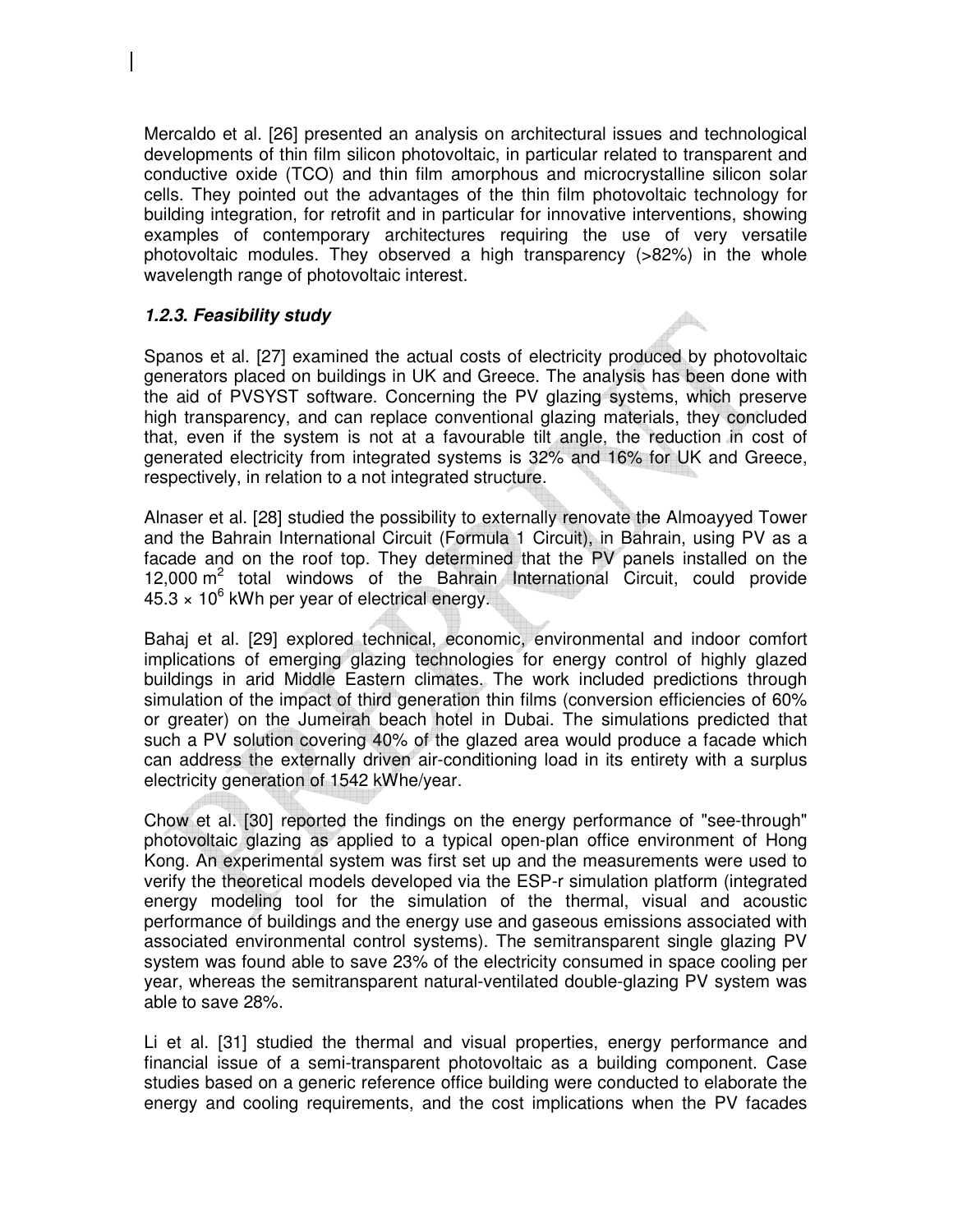together with the daylight-linked lighting controls were being used. The findings showed annual building electricity saving of 1203 MWh, peak cooling load reduction of 450 kW, and annual emissions reduction of  $CO<sub>2</sub>$ ,  $SO<sub>2</sub>$ , NO<sub>x</sub> and particulates, respectively by 852, 2.62, 1.45 and 0.11 tons, when semi-transparent PV panels together with the dimming controls were used.

### **1.3. Semi-transparent building-integrated photovoltaic thermal system (STBIPV/T)**

A semi-transparent building-integrated photovoltaic thermal (STBIPV/T) system combines the functions of a building- integrated photovoltaic (BIPV) system with those of a building-integrated solar thermal (BIST) system and also allowing daylight entering into the interior spaces.

#### **Figure 5. Schematic diagram of semi-transparent building-integrated photovoltaic thermal (STBIPV/T)**

## **1.3.1. Development**

Davidsson et al. [32] developed and evaluated a building-integrated multifunctional photovoltaic-thermal solar window. It is constructed of PV cells laminated on solar absorbers placed in a window behind the glazing. A model for simulation of the electric and hot water production was developed. The simulation program was calibrated against measurements on a prototype solar window placed in Lund in the south of Sweden and against a solar window built into a single family house, Solgården, in Älvkarleö in the central part of Sweden. The results from the simulation showed that the solar window annually produces about 35% more electric energy per unit cell area compared to a vertical flat PV module, because the wall mounted PV module benefits less from the diffuse radiation compared to the solar window due to less favourable view angles between the cells and the sky.

# **1.3.2. Feasibility study**

Infield et al. [33] explored different approaches to thermal performance estimation for ventilated photovoltaic facades. In particular, an extension of the familiar heat loss and radiation gain factors (U and g values respectively) has been employed to take account of the energy transfer to the facade ventilation air. This approach has been applied to the ventilated PV facade of the public library at Mataró, Spain. A mean thermal efficiency over the data of 25.8% was obtained.

#### **2. Transparent and translucent passive solar facades**

The transparent and translucent passive solar facades may be surface glazed so they transform the incident sunlight into thermal energy, for heating or ventilation purposes of the building, without using electrical or mechanical equipment (pumps, fans, valves, control equipments) and also allow the transfer of direct solar heat gain into the building.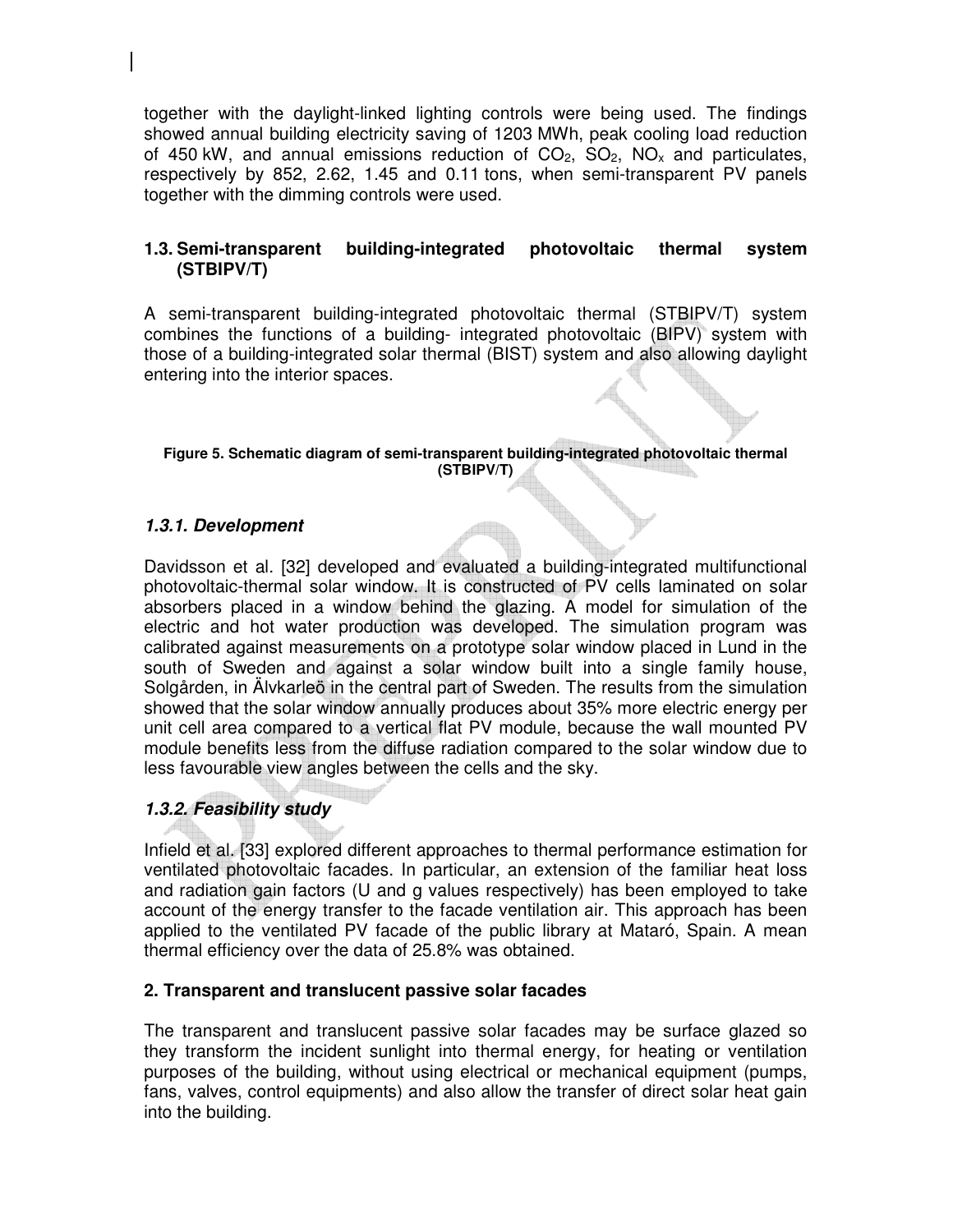# **2.1. Naturally ventilated transparent facade (NVTF)**

A naturally ventilated facade (NVF) supply, expel or re-circulate air through a channel located between two transparent or translucent surfaces of the building envelope by means of wind pressure and/or the natural convection. The air removes heat from the cavity reducing the heating (winter) and cooling (summer) loads of the building, depending on the season and on the geographical zone.

### **Figure 6. Schematic diagram of naturally ventilated facade (NVF)**

## **2.1.1. Theoretical and experimental study**

Faggembauu et al. [34, 35] presented a code for the numerical simulation of ventilated and conventional facades. It was based on time-accurate, one-dimensional discretization for the channel and the different solid zones, and allows heat fluxes and temperature distributions in the facade to be obtained over the course of one year. The numerical code allowed advanced elements to be integrated into the facade, such as phase change materials, selective surfaces and improved glasses.

Balocco [36] proposed a method based on dimensional analysis for a natural ventilated double facade energy performance study. The 12 non-dimensional numbers defined, with physical meaning, can be used to describe thermal and energy performance of different facade designs. Results showed Nusselt numbers calculated with experimental data, and those obtained by multivariable function correlating the 12 non-dimensional groups, well fitted the regression line.

Park et al. [37] described the calibration of a simulation model of double-skin facade systems with controlled rotating louvers and ventilation openings. The approach is based on a parameter estimation technique and in situ monitoring of a full-scale element mounted on the south facing facade of an existing building. This new approach is based on a postulated "minimalistic" lumped model, which is calibrated on in-situ measurements. It is found that the calibrated model is surprisingly accurate and ideally suited for use in the ensuing optimal control and performance studies. They also [38] developed a real-time optimization of a double-skin facade system for the so-called smart facade systems. It optimizes the performance of the system by rotating a motorized louver slat in the cavity and ventilation dampers at the top and bottom of exterior and interior glazing. Users interaction with the system is Web enabled. Current state variables, weather data and energy flows are posted on a web page and an occupant with given privileges can choose the preferred operation mode or override the devices (louvers, ventilation inlet/outlet).

Saelens et al. [39] studied the importance of a correct modeling of the inlet temperature of ventilated multiple-skin facades. Measurements demonstrate that the assumption of an inlet temperature equal to the interior or exterior air temperature is usually not valid. Their sensitivity study illustrates the significance of the inlet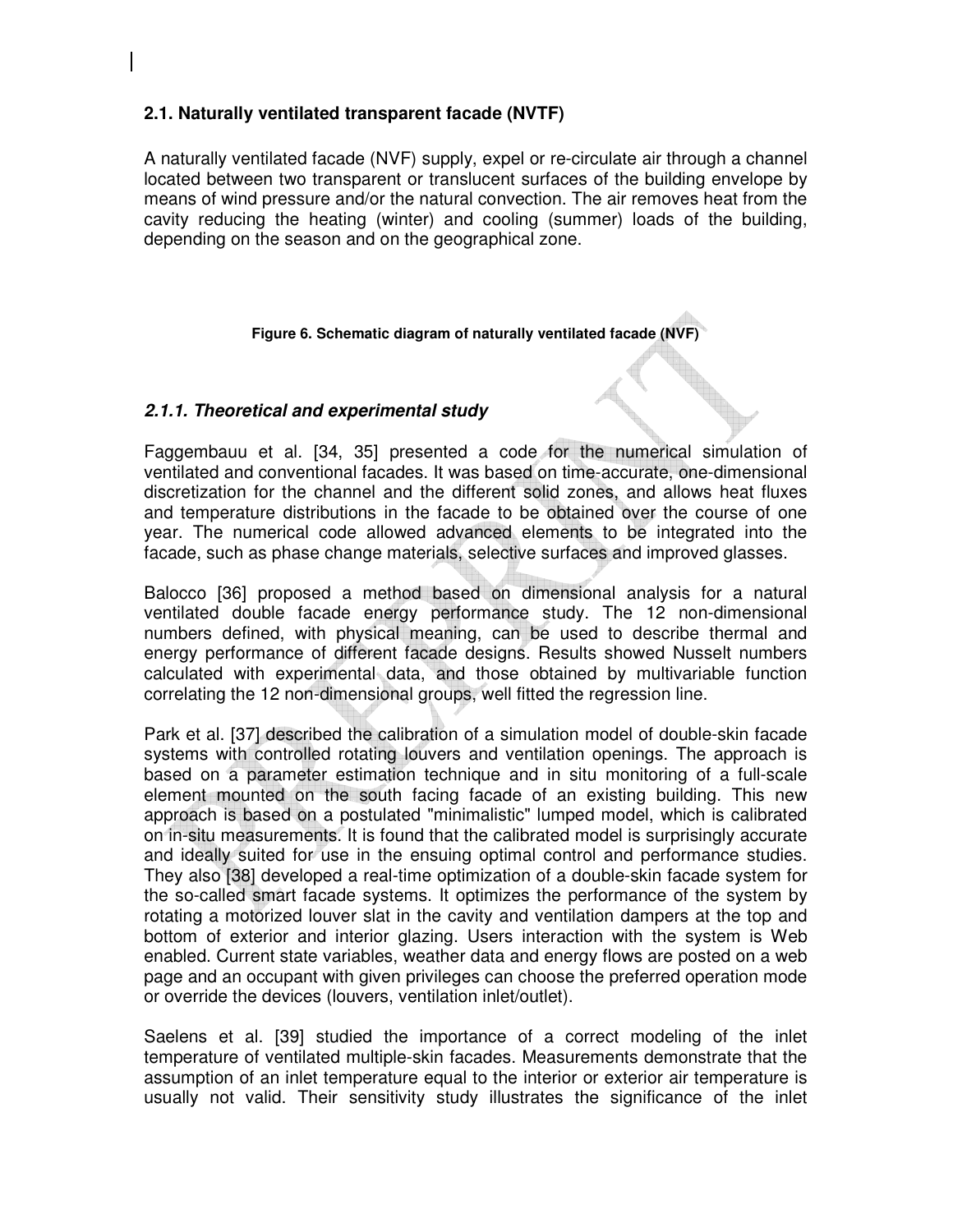temperature as a boundary condition for numerical multiple-skin facade models. Finally, the inlet temperature model and multiple-skin facade model are used in a whole building energy simulation to indicate the importance of a correct inlet temperature on the energy performance.

Ismail et al. [40] presented a mathematical model and the results of numerical simulations of a double sheet ventilated glass window. The two-dimensional transient model is formulated based upon the fundamental equations of mass, momentum and energy conservation, the associated constant and time varying boundary conditions and is solved by finite difference approach and the alternating direction implicit scheme.

Xamán et al. [41] investigated numerically the laminar and turbulent natural convection flow in a two-dimensional tall rectangular cavity heated from the vertical side for aspect ratios of 20, 40 and 80. The finite volume method was used to solve the conservation equations of mass, momentum and energy for Rayleigh numbers from  $10^2$  to  $10^8$ , the flow was considered either laminar or turbulent.

Hien et al. [42] investigated the effects of a double glazed facade with ventilation systems on the energy consumption, thermal comfort and condensation and compared it to a single glazed facade system. A multi-zone simulation software for energy consumption, thermal comfort issue and condensation problems was utilized to predict the behaviors of single glazed facade building as well as double glazed facade building. This study recommended the operation of mechanical fans to maintain lower internal surface temperatures and to remove the condensation in the double glazed cavity.

Manz et al. [43] presented a method based on the coupling of three different types of simulation models that is economical in terms of computing time, and thereby, suitable for design purposes. These models are: spectral optical model, computational fluid dynamics model and building energy simulation model. The method is demonstrated on a commercial building with double-skin facades and additionally, night-time ventilation.

Pérez-Grande et al. [44] studied the influence of glass properties on the performance of double-glazed facades. The total heat rate into the building has been calculated for ten different facades formed by different glass combinations. The mass air flow rate in the channel, as well as the mean temperature increase of the air passing through the channel have also been predicted.

Chow et al. [45, 46] carried out experiments with physical scale models to investigate fire hazard of double-skinned façade (DSF). A facility developed in a remote area of Northeast China was selected for the full-scale burning tests on part of the DSF feature. Surface temperatures and heat flux received on the test panels were measured and analyzed. By examining the results for cavity depth of 0.5, 1.0 and 1.5 m, it is found that a deeper cavity might give better safety under the scenario studied. The outer glass panel would be broken rapidly for the cavity of 0.5 m deep. Double-skinned facade with a cavity of 1.0 m deep appeared to be very risky as glass panels above broke most among the different cavity depths.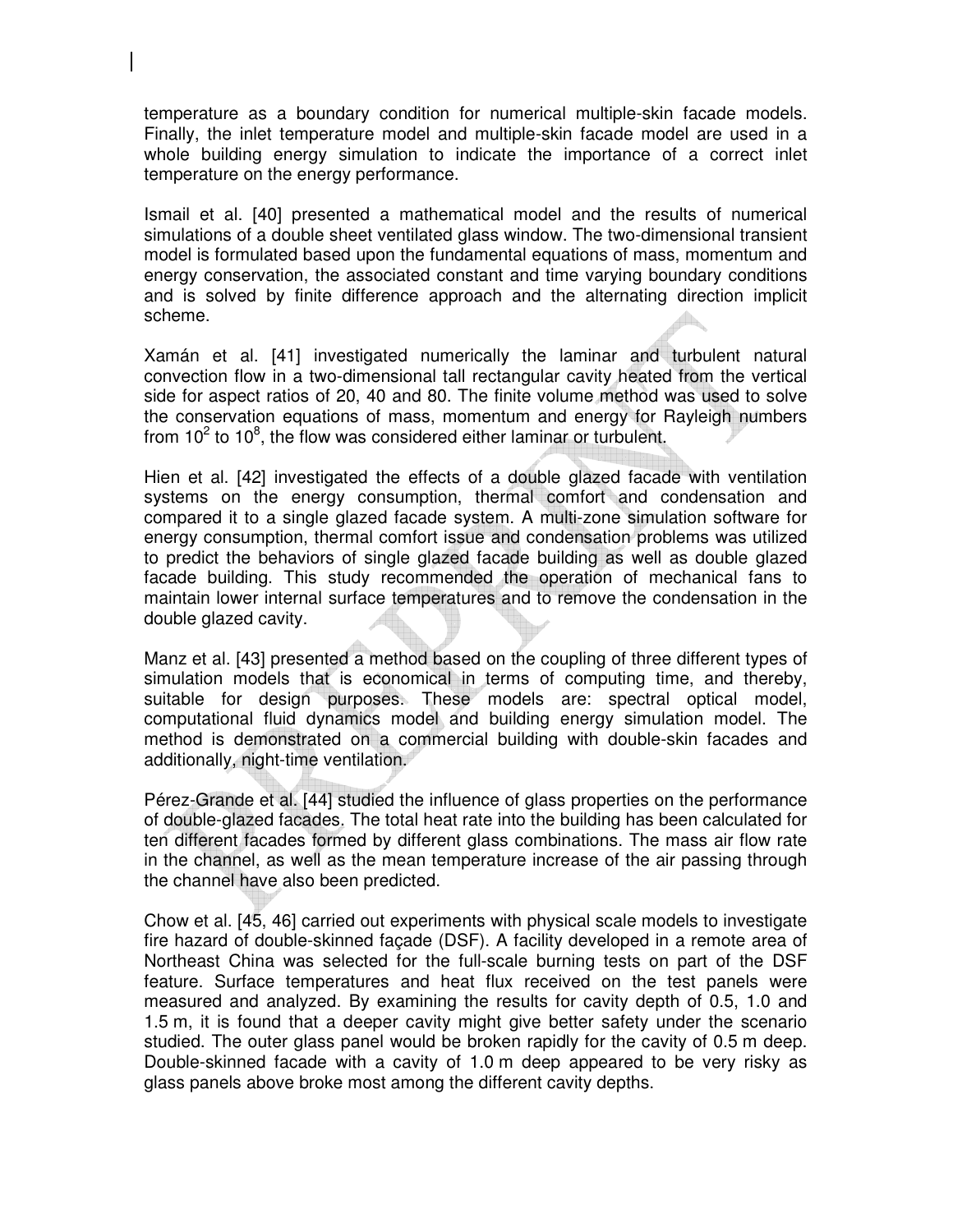Kuznik et al. [47] proposed a double-population thermal lattice Boltzmann method to solve the problem of the heated cavity with imposed temperatures. This family of problems can be considered as a test model for building physics application. A Taylor series expansion and least-square-based lattice Boltzmann method have been implemented in order to use a non-uniform mesh. To demonstrate the possibilities of the method described in the article, applications are described covering double-skin facades and solar collectors or local heaters.

Coussirat et al. [48] carried out several modeling tests on a well-documented experimental test case taken from the open literature in order to obtain a suitable model of the thermo-fluid-dynamics effects. Fluid and solid phase temperatures for a double-glazed facade configuration were obtained for three different radiation models and five different turbulence models, compared with experimental results available in the literature, and validated according to numerical verification and validation methodologies.

Eicker et al. [49] quantified the thermal performances of single and double facades under summer conditions using laboratory and full scale building experiments. Experimental results were used for model validation and parameter studies were done using dynamic building simulation tools. If the façade is used for providing fresh air to the room with an air exchange rate below two per hour, additional cooling loads of  $2 - 5$  kWh/m<sup>2</sup> room occur compared to ambient air ventilation (for blind absorption coefficient of 10 and 30%, respectively).

Høseggen et al. [50] described how a double-skin facade with controllable windows and hatches for natural ventilation can be implemented in the simulation program. The simulation results indicate that the energy demand for heating is about 20% higher for the single-skin facade with the basic window solution compared to the double-skin alternative.

Ji et al. [51] described computational fluid dynamics modeling of naturally ventilated double-skin facades (DSF) with Venetian blinds inside the facade cavity. The 2D modeling work investigates the coupled convective, conductive and radiative heat transfer through the DSF system. A series of angles of the Venetian blind (0°, 30°, 45°, 60° and 80°) have been modeled. The simulation results showed that the presence of Venetian blinds had little effect on the convective heat transfer coefficient at the glazing surfaces.

Marques da Silva et al. [52] referred to a set of wind tunnel tests made over a building model with different multi-storey double skin facade layouts from open on all edges to full lateral closure and from narrow to wide gap depths, for an extended range of wind directions. The experimental data showed a layout dependent inner wall pressure distribution that may be considerably different from an the unsheltered building.

Wong et al. [53] used computational fluid dynamics to analyze the possibilities of natural ventilation in an 18-storey high-rise office building in a hot and humid climate condition using double-skin façade. The results showed that the South-facing façade had the best outcome following by the East-facing façade during the morning period in the month of January. The North-facing and the West-facing façades did not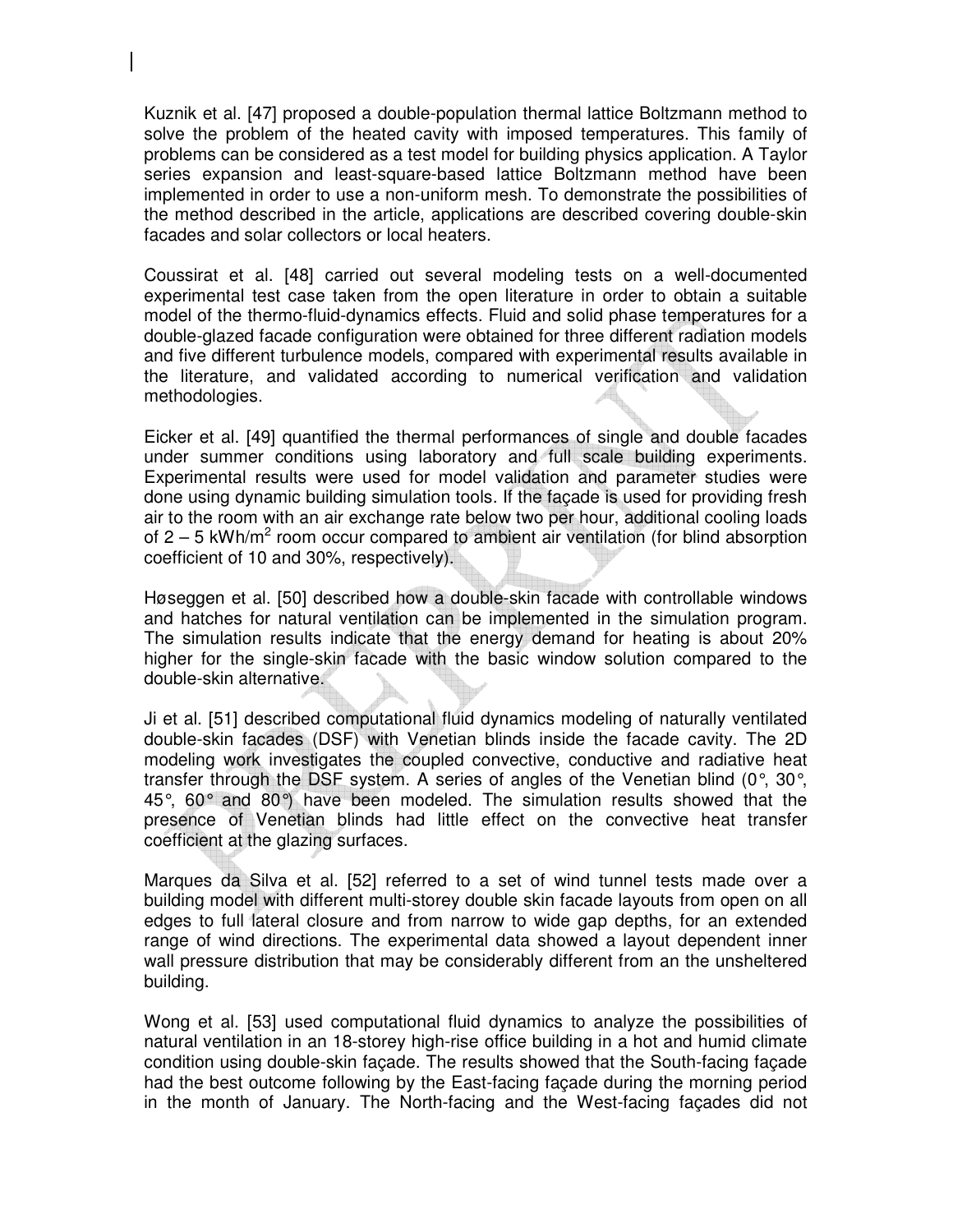provide an acceptable indoor thermal comfort for the purposes of office function in a high-rise building. The optimum air gap size for the double-skin façade construction was found to be 300 mm and the best results were obtained during the morning period.

Xu et al. [54] made a detailed analysis of the thermal process in glass double facade with venetian blind. The governing equations were solved by comprising computational fluid dynamics, optical and heat balance models for multi-layer transparent systems. It's shown that more complex natural ventilation exists in the two air gaps divided by venetian blinds, which cannot be reflected with the simplified model.

Dalal et al. [55] conducted a numerical study of steady free convection in a double glazed window with a between-panes pleated cloth blind. The study considers the effects of Rayleigh number, enclosure aspect ratio, and blind geometry on convective heat transfer. A simplified model of the coupled convective and radiative heat transfer is also presented. Sample results showed that the average Nusselt number data from the computational fluid dynamics study can be combined with a one-dimensional model to closely predict the glazing-to-glazing U-value.

Kim et al. [56] examined the contribution of a double skin envelope (DSE) to the heating energy savings brought about by natural ventilation in office buildings. Field measurements and computer simulations were performed in winter. Of all variables, the outdoor air temperature was the most significant factor influencing the air temperature in the cavity. Computer simulation indicated that the air in the cavity was heated to the required temperature without consuming additional energy when the ratio of the diffused irradiance to global irradiance was smaller than 0.69. This occurred for 17 days during January. On those days, the total amount of indoor air could be replaced a minimum of 0.81 times, and a maximum of 19.35 times per day. The cavity in the DSE worked as a thermal buffer zone and contributed to reducing heating energy consumption by 14.71% in January.

Laouadi et al. [57] developed a general methodology to compute the thermal performance of complex fenestration systems. The methodology assumes each system layer as porous with calculated effective radiation and thermal properties. This methodology was validated using the available measurement and computational fluid dynamics simulation results for the U-factor of double-glazed windows with between-pane and internal blinds.

Tanaka et al. [58] investigated the three-dimensional thermal characteristics of double-skin facades that had the ventilation opening installed partially and were screened partially by the adjacent buildings by field measurements. To that end, field measurements were carried out on the double-skin exterior wall (9.4 m high and 27.0 m wide) installed in an atrium located in the west of an existing building during cooling period for typical summer conditions. Maximum air change rate of natural ventilation through the bottom opening up to the top opening was about 20-25  $\ell$ /h and the reduction ratio of total solar heat gain compared with those of non-natural ventilation was about 25%.

## **2.1.2. Feasibility study**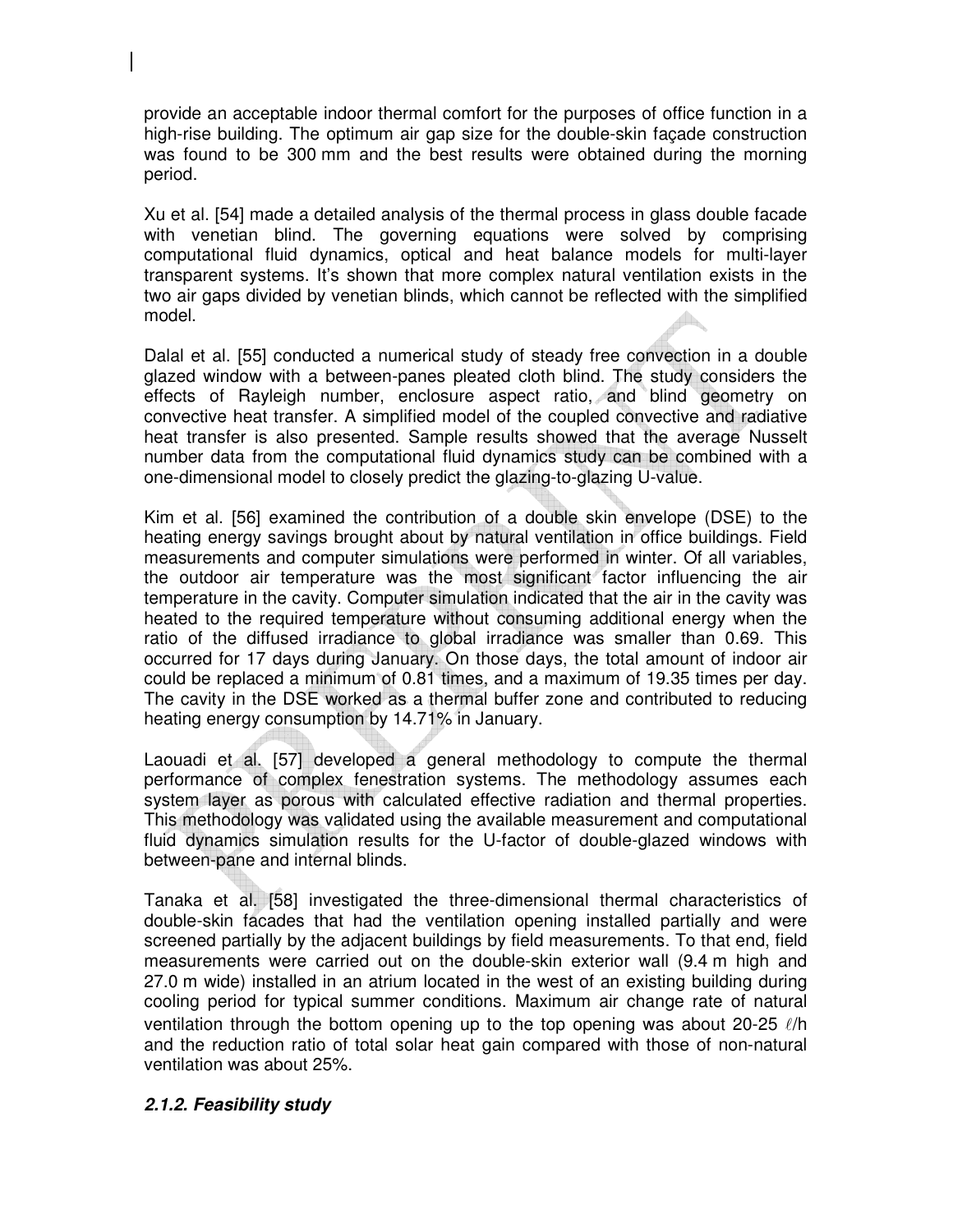Gratia et al. [59-66] conducted several studies to analyze the impact of the doubleskin facade (DSF) orientation and the impact of the wind orientation and the degree of wind protection during a sunny summer day in an office building. They also studied the impact of these parameters: solar radiation level, orientation and shading devices use, opaque wall/window proportion of the interior facade, wind speed, colour of shading devices and of interior facade, depth of the cavity of the DSF, glazing type in the interior facade and openings in the DSF on the mean air temperature evolution in the cavity. They concluded that the addition of a DSF always causes an increase in cooling loads and proposed the application of natural cooling strategies in order to reduce the energy cost of the building with DSF.

Rey [67] presented a synthesis of the research carried out with the support of the Swiss Academy of Engineering Sciences (SATW) and the Swiss National Energy Research Foundation (NEFF) in the framework of the European Master in Architecture and Sustainability to develop a multicriteria assessment methodology for office building retrofitting strategies applied to different case studies. The third case study was of the Cours de Rive office building in Geneva (1976–1978), which is representative of the period which lasts from the petroleum crisis to the end of the 1980s. For this building, the double-skin façade strategy presented the highest level of performances.

Zerefos [68] compared the heating and cooling loads between a double skin facade and a single skin facade in different and contrasting climates. The thermal and lighting properties of both types of facades are calculated, based on the hypothesis of a virtual south facing office room. The results showed that in climates with high sunshine duration, the difference in heating and cooling loads is less for a double skin facade in comparison to a single skin facade. This difference ranges from about 30% in the Mediterranean to about 40% in the Arabian peninsula in the case that the single skin building is not equipped with automatic shading devices, whereas in the case that both buildings have automatic shading devices the above percentages range from about 5.5% to 7.5%, respectively.

Baldinelli [69] presented the analysis of a glass double skin facade equipped with integrated movable shading devices, employing three different modeling levels: optics of materials, fluid dynamics of the double skin facade and building energy balance; the aim is to optimize both winter and summer energy performance. The model is developed for a facade oriented towards the south and taking into account the climatic data of central Italy. The facade performance was compared with traditional enclosures such as glazed and opaque walls in an office room in central Italy, showing an energy saving up to 60 kWh per year per façade square meter.

Chan et al. [70] reported the findings on the energy performance of a double skin facade applied to a typical office building under the climatic condition in Hong Kong. An experimental setup was established and the measured data was used to verify the theoretical model developed via the EnergyPlus simulation program. The results indicated that a double skin facade system with single clear glazing as the inner pane and double reflective glazing as the outer pane can provide an annual saving of around 26% in building cooling energy, as compared to a conventional single skin facade with single absorptive glazing. However, the long payback period of 81 years makes the double skin facade system economically infeasible.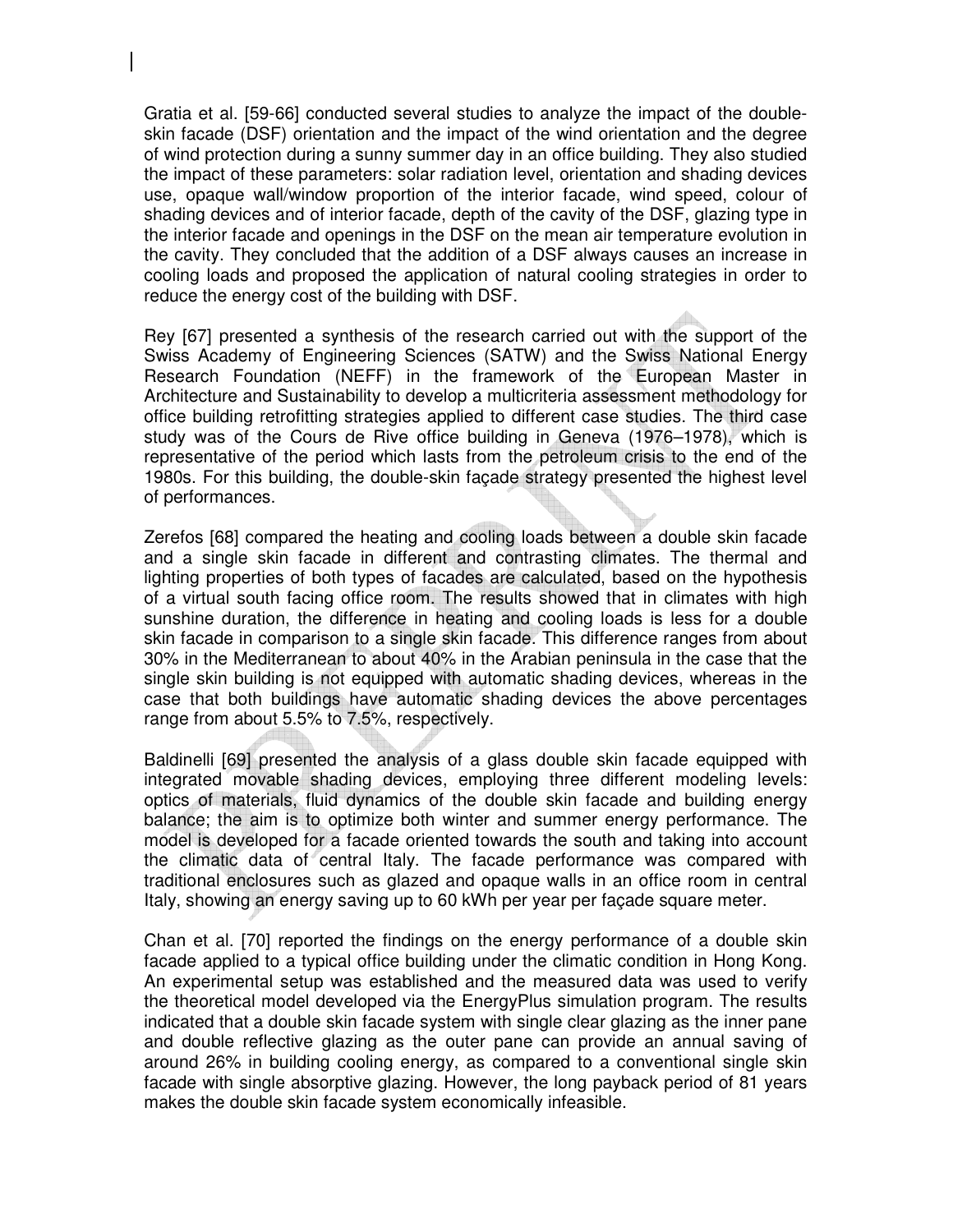Carlos et al. [71] characterized the thermal performance of a window system that consists in doubling an existing window, converting it into a ventilated double window. The air coming from the outside circulates upwards through the channel between windows and enters the building through a vent on the top of the window's case. A series of experimental measurements were conducted in a test cell exposed to real outdoor weather conditions located in a mountain region in the centre of Portugal, during heating season. An average of about 19  $m^3/n$  of air flow rate was found with an air temperature increment within the air gap of about 6  $\degree$ C, during nighttime, for an indoor/outdoor temperature difference of about 16 °C. With solar radiation, the average of that increment was about 10 °C.

# **2.1.3. Application example**

Kim et al. [72] presented the results of comfort survey and measurements on the indoor environment of an architecturally significant small glazed-envelope building. During the late summer of 2002, the comfort survey was conducted, polling responses from 57 office workers and measuring air/surface temperatures and daylight factors. Numerical simulations were performed to investigate 13 design approaches for the improvement of the comfort level. From the numerical analysis using computer simulations, double-skin envelopes with the sufficient intermediate space and shading devices were suggested to improve the comfort level.

Xu et al. [73] proposed in this research a double skin facade for a two-story house in Kitakyushu, Japan. The temperature distributions, thermal performance in the double skin space and its impact on air-conditioning load in rooms have been obtained. Results showed that the double skin facade leads to about 10-15% energy savings for cooling in the peak of summer because of heat exhausted by natural ventilation and 20-30% energy savings for heating in winter because of the green house effect.

Altan et al. [74] reported the initial findings of an internal assessment of the thermal comfort and day lighting conditions in a building located in Sheffield, England. It has a high thermal mass which is used to promote the use of night cooling. The results have indicated that such designs are to be commended for their passive use of solar energy and can provide a high quality working environment.

Zhou et al. [75] described the existing main research methods on the thermal performance of double-skin façade (DSF) and the shading devices. Problems and possibilities are concomitant. Applying ventilated DSF with a controlled shading device system would be a new efficient way for commercial buildings in the hotsummer and cold-winter zone to meet the task of sustainable building design in China.

# **Conclusions**

A detailed literature survey of studies carried out during the last 10 years in transparent and translucent solar facades has been performed. The studies reviewed were grouped into the following four systems: mechanically ventilated facade (MVF), semi-transparent building- integrated photovoltaic system (STBIPV), semi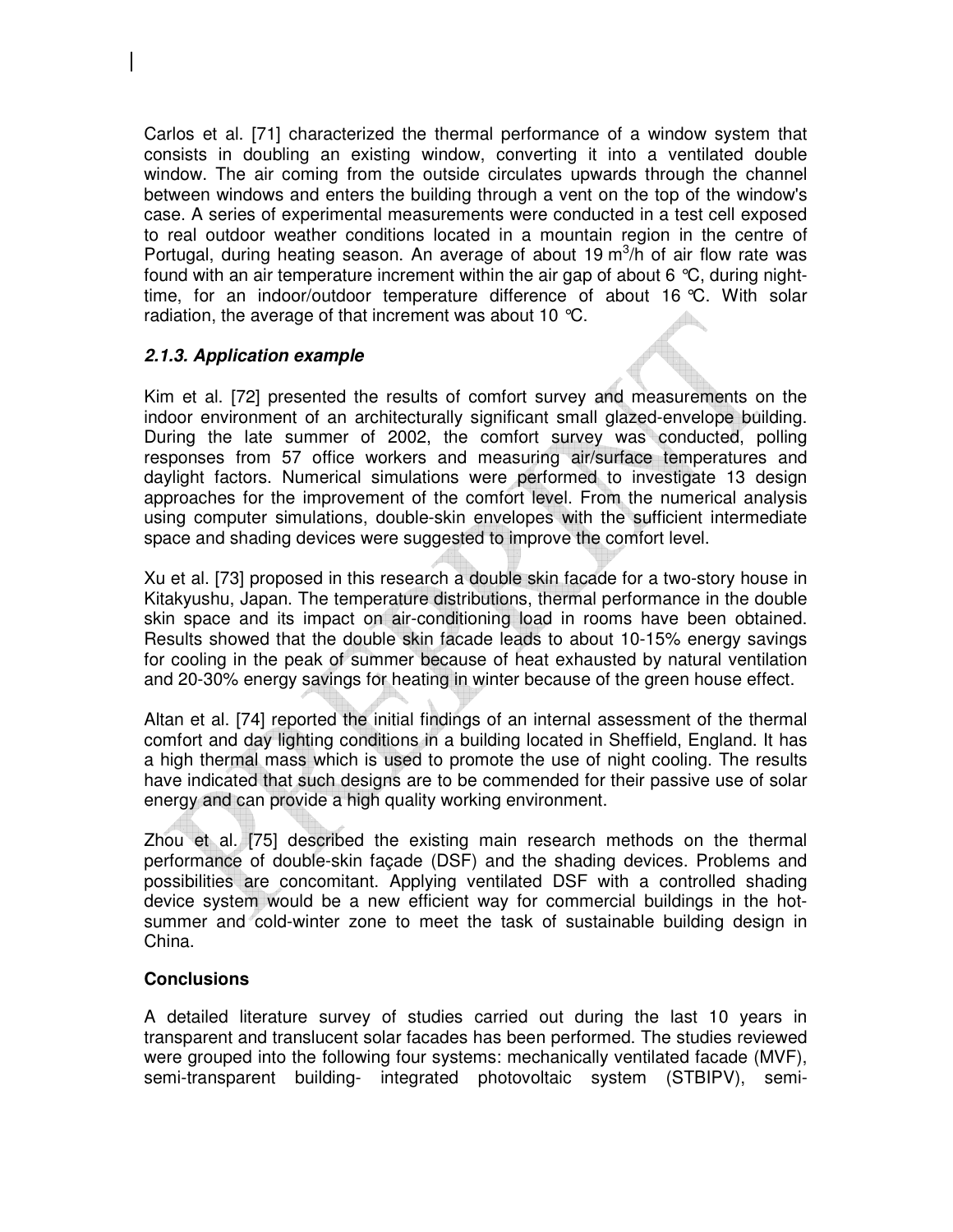transparent building-integrated photovoltaic-thermal system (STBIPV/T) and naturally ventilated facade (NVF).

Ventilated facades (MVF and NVF) are gaining remarkable recognition as an architectural element in office buildings. Beyond the aesthetic, these facades protect the building from adverse weather and noise and also reduce the heating (winter) and cooling (summer) loads of the building. Special attention is being devoted to the study of shading devices (eg. venetian blinds, concrete thermal mass) located in the ventilation channel of the facade with the aim of reducing direct solar gain into the building.

Semi-transparent building- integrated photovoltaic systems (STBIPV and STBIPV/T) provide electricity, natural daylight and heat to the building. This technology is still at an early stage of development.

The present study allows the authors to state that, despite a few exceptions (Chan et al. [70], for instance), researchers neglect to consider the technico-economical feasibility of all the technologies surveyed herein. For most of them, the performance is either extrapolated, deducted or calculated from numerical predictions or measurements. In very few papers the energetic performance or efficiency is translated into a simple payback period. In the future, the authors, of course, should address more thoroughly, this critical issue.

This study concludes with the following figure which is an attempt to summarize all the technologies belonging to the family of solar facades.

#### **Figure 7. Solar facades classification**

**(BIST: Building-integrated solar thermal system, BIPV: Building integrated photovoltaic system, BIPV/T: Building-integrated photovoltaic thermal system, TSW: Thermal storage wall, SCH: Solar chimney, MVF: mechanically ventilated facade, STBIPV: semi-transparent buildingintegrated photovoltaic system STBIPV/T: semi-transparent building-integrated photovoltaicthermal system and NVF: naturally ventilated facade)** 

#### **Acknowledgements**

The authors would like to thank the partners of Industrial Research Chair in Energy Technologies and Energy Efficiency and the Natural Sciences and Engineering Council for funding the review reported in this paper.

#### **References**

- [1] Baker PH, McEvoy M. Test cell analysis of the use of a supply air window as a passive solar component. Solar Energy 2000; 69:113-130.
- [2] McEvoy ME, Southall RG, Baker PH. Test cell evaluation of supply air windows to characterise their optimum performance and its verification by the use of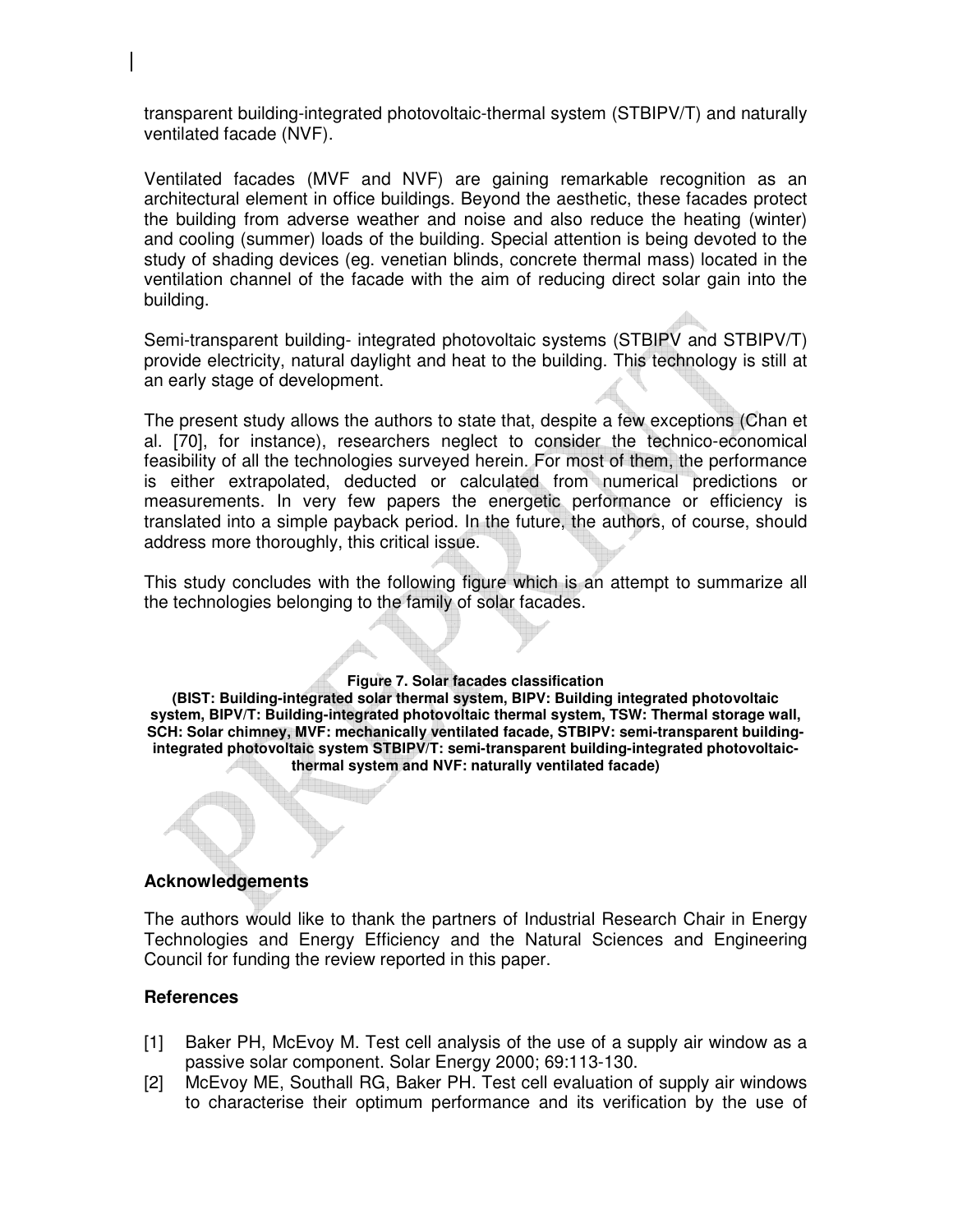modelling techniques. Energy and Buildings 2003; 35:1009-1020.

- [3] Southall RG, McEvoy ME. Investigations into the functioning of a supply air window in relation to solar energy as determined by experiment and simulation. Solar Energy 2006; 80:512-523.
- [4] Zöllner A, Winter ERF, Viskanta R. Experimental studies of combined heat transfer in turbulent mixed convection fluid flows in double-skin-facades. International Journal of Heat and Mass Transfer 2002;45:4401-4408.
- [5] Safer N, Woloszyn M, Roux JJ. Three-dimensional simulation with a CFD tool of the airflow phenomena in single floor double-skin facade equipped with a venetian blind. Solar Energy 2005; 79:193-203.
- [6] Balocco C, Colombari M. Thermal behaviour of interactive mechanically ventilated double glazed facade: Non-dimensional analysis. Energy and Buildings 2006; 38:1-7.
- [7] Gosselin JR, Chen Q. A computational method for calculating heat transfer and airflow through a dual-airflow window. Energy and Buildings 2008; 40:452-458.
- [8] Jiru TE, Haghighat F. Modeling ventilated double skin facade--A zonal approach. Energy and Buildings 2008; 40:1567-1576.
- [9] Guardo A, Coussirat M, Egusquiza E, Alavedra P, Castilla R. A CFD approach to evaluate the influence of construction and operation parameters on the performance of Active Transparent Facades in Mediterranean climates. Energy and Buildings 2009; 41:534-542.
- [10] Haase M, Marques da Silva F, Amato A. Simulation of ventilated facades in hot and humid climates. Energy and Buildings 2009; 41:361-373.
- [11] Fuliotto R, Cambuli F, Mandas N, Bacchin N, Manara G, Chen Q. Experimental and numerical analysis of heat transfer and airflow on an interactive building facade. Energy and Buildings 2010; 42:23-28.
- [12] Gavan V, Woloszyn M, Kuznik F, Roux J-J. Experimental study of a mechanically ventilated double-skin facade with venetian sun-shading device: A full-scale investigation in controlled environment. Solar Energy 2010; 84:183- 195.
- [13] Serra V, Zanghirella F, Perino M. Experimental evaluation of a climate facade: Energy efficiency and thermal comfort performance. Energy and Buildings 2010; 42:50-62.
- [14] Corgnati SP, Perino M, Serra V. Experimental assessment of the performance of an active transparent facade during actual operating conditions. Solar Energy 2007; 81:993-1013.
- [15] Fallahi A, Haghighat F, Elsadi H. Energy performance assessment of doubleskin facade with thermal mass. Energy and Buildings 2010;In Press, Corrected Proof.
- [16] Saelens D, Roels S, Hens H. Strategies to improve the energy performance of multiple-skin facades. Building and Environment 2008; 43:638-650.
- [17] Haase M, Amato A. A study of the effectiveness of different control strategies in double skin facades in warm and humid climates. Journal of Building Performance Simulation 2009; 2:179 - 187.
- [18] Fung TYY, Yang H. Study on thermal performance of semi-transparent buildingintegrated photovoltaic glazings. Energy and Buildings 2008; 40:341-350.
- [19] Song J-H, An Y-S, Kim S-G, Lee S-J, Yoon J-H, Choung Y-K. Power output analysis of transparent thin-film module in building integrated photovoltaic system (BIPV). Energy and Buildings 2008; 40:2067-2075.
- [20] Han J, Lu L, Yang H. Thermal behavior of a novel type see-through glazing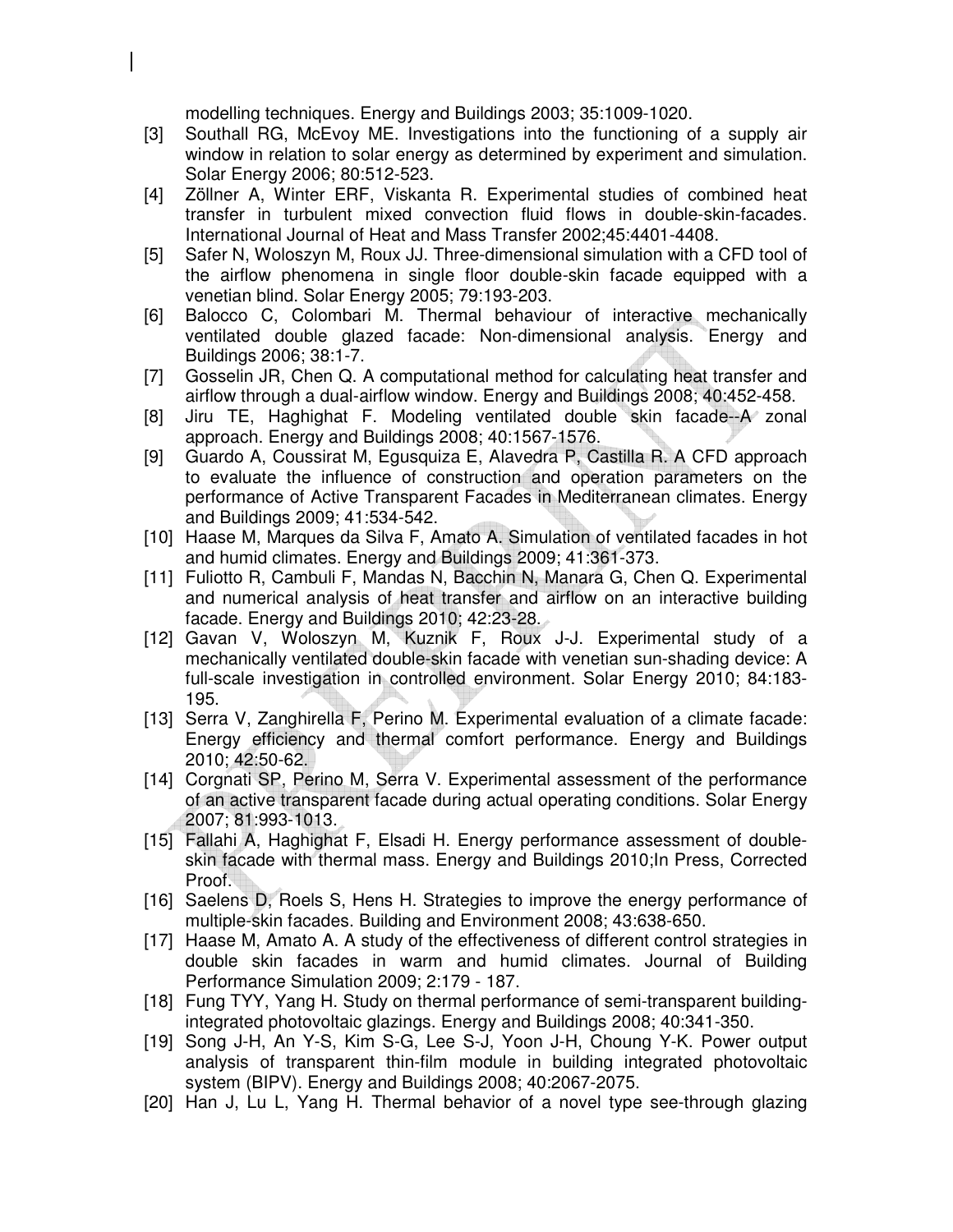system with integrated PV cells. Building and Environment 2009; 44:2129-2136.

- [21] Park KE, Kang GH, Kim HI, Yu GJ, Kim JT. Analysis of thermal and electrical performance of semi-transparent photovoltaic (PV) module. Energy 2010; 35:2681-2687.
- [22] Phani G, Tulloch G, Vittorio D, Skryabin I. Titania solar cells: new photovoltaic technology. Renewable Energy 2001; 22:303-309.
- [23] Xu X, Dessel SV, Messac A. Study of the performance of thermoelectric modules for use in active building envelopes. Building and Environment 2007; 42:1489-1502.
- [24] Xu X, Van Dessel S. Evaluation of a prototype active building envelope windowsystem. Energy and Buildings 2008; 40:168-174.
- [25] Xu X, Dessel SV. Evaluation of an Active Building Envelope window-system. Building and Environment 2008; 43:1785-1791.
- [26] Mercaldo LV, Addonizio ML, Noce MD, Veneri PD, Scognamiglio A, Privato C. Thin film silicon photovoltaics: Architectural perspectives and technological issues. Applied Energy 2009; 86:1836-1844.
- [27] Spanos I, Duckers L. Expected cost benefits of building-integrated PVs in UK, through a quantitative economic analysis of PVs in connection with buildings, focused on UK and Greece. Renewable Energy 2004; 29:1289-1303.
- [28] Alnaser NW, Flanagan R, Alnaser WE. Potential of making--Over to sustainable buildings in the Kingdom of Bahrain. Energy and Buildings 2008; 40:1304-1323
- [29] Bahaj AS, James PAB, Jentsch MF. Potential of emerging glazing technologies for highly glazed buildings in hot arid climates. Energy and Buildings 2008; 40:720-731.
- [30] Chow T-T, Qiu Z, Li C. Potential application of "see-through" solar cells in ventilated glazing in Hong Kong. Solar Energy Materials and Solar Cells 2009; 93:230-238.
- [31] Li DHW, Lam TNT, Chan WWH, Mak AHL. Energy and cost analysis of semitransparent photovoltaic in office buildings. Applied Energy 2009; 86:722-729.
- [32] Davidsson H, Perers B, Karlsson B. Performance of a multifunctional PV/T hybrid solar window. Solar Energy 2010; 84:365-372.
- [33] Infield D, Mei L, Eicker U. Thermal performance estimation for ventilated PV facades. Solar Energy 2004; 76:93-98.
- [34] Faggembauu D, Costa M, Soria M, Oliva A. Numerical analysis of the thermal behaviour of ventilated glazed facades in Mediterranean climates. Part I: development and validation of a numerical model. Solar Energy 2003; 75:217- 228.
- [35] Faggembauu D, Costa M, Soria M, Oliva A. Numerical analysis of the thermal behaviour of glazed ventilated facades in Mediterranean climates. Part II: applications and analysis of results. Solar Energy 2003; 75:229-239.
- [36] Balocco C. A non-dimensional analysis of a ventilated double facade energy performance. Energy and Buildings 2004; 36:35-40.
- [37] Park C-S, Augenbroe G, Messadi T, Thitisawat M, Sadegh N. Calibration of a lumped simulation model for double-skin facade systems. Energy and Buildings 2004; 36:1117-1130.
- [38] Park CSC-S, Augenbroe G, Sadegh N, Thitisawat M, Messadi T. Real-time optimization of a double-skin facade based on lumped modeling and occupant preference. Building and Environment 2004; 39:939-948.
- [39] Saelens D, Roels S, Hens H. The inlet temperature as a boundary condition for multiple-skin facade modeling. Energy and Buildings 2004; 36:825-835.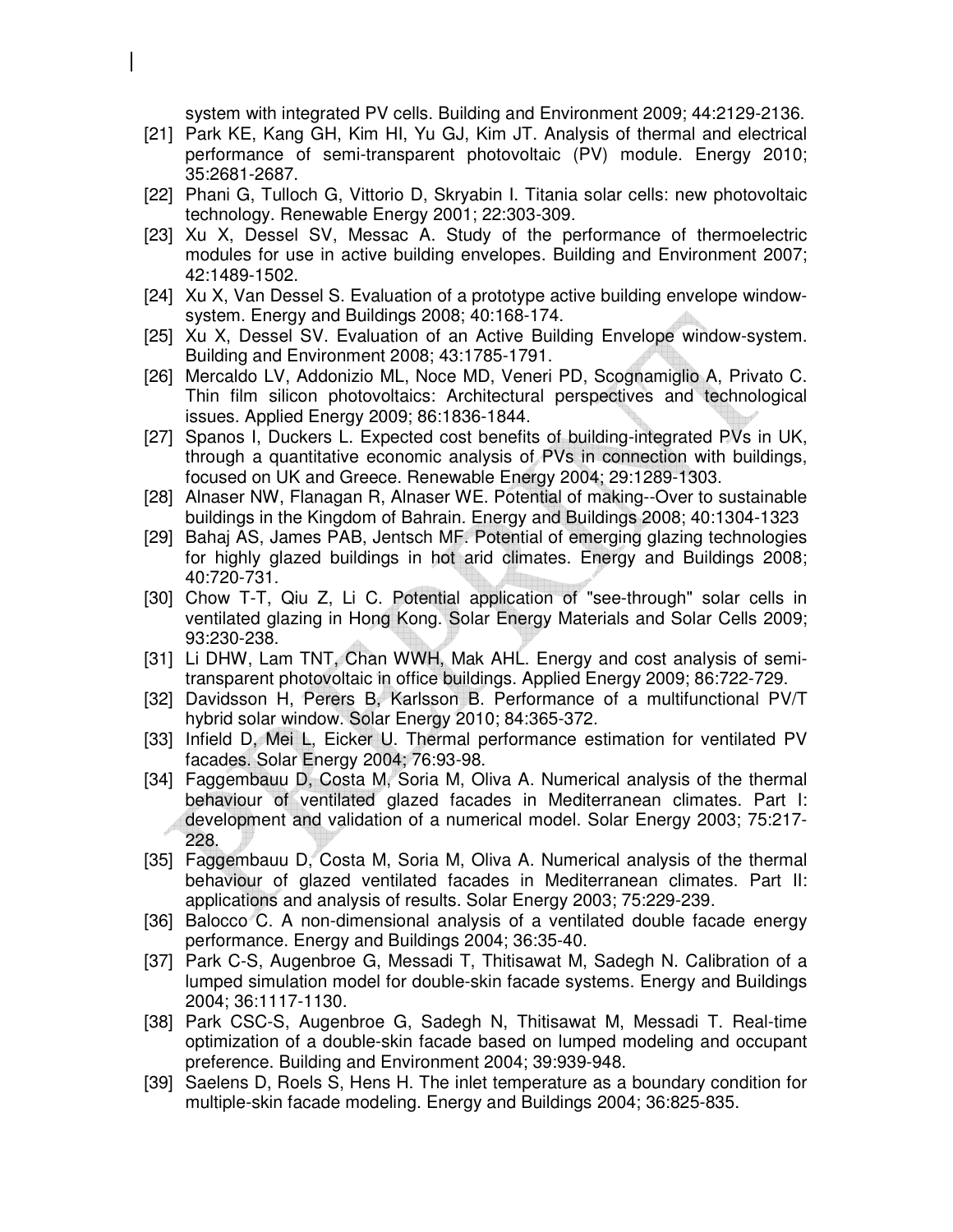- [40] Ismail KAR, Henríquez JR. Two-dimensional model for the double glass naturally ventilated window. International Journal of Heat and Mass Transfer 2004; 48:461-475.
- [41] Xamán J, Álvarez G, Lira L, Estrada C. Numerical study of heat transfer by laminar and turbulent natural convection in tall cavities of facade elements. Energy and Buildings 2005;37:787-794.
- [42] Hien WN, Liping W, Chandra AN, Pandey AR, Xiaolin W. Effects of double glazed facade on energy consumption, thermal comfort and condensation for a typical office building in Singapore. Energy and Buildings 2005; 37:563-572.
- [43] Manz H, Frank T. Thermal simulation of buildings with double-skin facades. Energy and Buildings 2005; 37:1114-1121.
- [44] Pérez-Grande I, Meseguer J, Alonso G. Influence of glass properties on the performance of double-glazed facades. Applied Thermal Engineering 2005; 25:3163-3175.
- [45] Chow WK, Hung WY. Effect of cavity depth on smoke spreading of double-skin facade. Building and Environment 2006; 41:970-979.
- [46] Chow WK, Hung WY, Gao Y, Zou G, Dong H. Experimental study on smoke movement leading to glass damages in double-skinned facade. Construction and Building Materials 2007; 21:556-566.
- [47] Kuznik F, Rusaouen G. Numerical Prediction of Natural Convection Occurring in Building Components: A Double-Population Lattice Boltzmann Method Numerical Heat Transfer, Part A: Applications: An International Journal of Computation and Methodology 2007; 52:315 - 335.
- [48] Coussirat M, Guardo A, Jou E, Egusquiza E, Cuerva E, Alavedra P. Performance and influence of numerical sub-models on the CFD simulation of free and forced convection in double-glazed ventilated facades. Energy and Buildings 2008; 40:1781-1789.
- [49] Eicker U, Fux V, Bauer U, Mei L, Infield D. Facades and summer performance of buildings. Energy and Buildings 2008; 40:600-611.
- [50] Høseggen R, Wachenfeldt BJ, Hanssen SO. Building simulation as an assisting tool in decision making: Case study: With or without a double-skin facade. Energy and Buildings 2008; 40:821-827.
- [51] Ji Y, Cook MJ, Hanby V, Infield DG, Loveday DL, Mei L. CFD modelling of naturally ventilated double-skin facades with Venetian blinds. Journal of Building Performance Simulation 2008; 1:185 - 196.
- [52] Marques da Silva F, Glória Gomes M. Gap inner pressures in multi-storey double skin facades. Energy and Buildings 2008; 40:1553-1559.
- [53] Wong PC, Prasad D, Behnia M. A new type of double-skin facade configuration for the hot and humid climate. Energy and Buildings 2008; 40:1941-1945.
- [54] Xu X-l, Yang Z. Natural ventilation in the double skin facade with venetian blind. Energy and Buildings 2008; 40:1498-1504.
- [55] Dalal R, Naylor D, Roeleveld D. A CFD study of convection in a double glazed window with an enclosed pleated blind. Energy and Buildings 2009; 41:1256- 1262.
- [56] Kim Y-M, Kim S-Y, Shin S-W, Sohn J-Y. Contribution of natural ventilation in a double skin envelope to heating load reduction in winter. Building and Environment 2009; 44:2236-2244.
- [57] Laouadi A. Thermal performance modelling of complex fenestration systems. Journal of Building Performance Simulation 2009; 2:189 - 207.
- [58] Tanaka H, Okumiya M, Tanaka H, Young Yoon G, Watanabe K. Thermal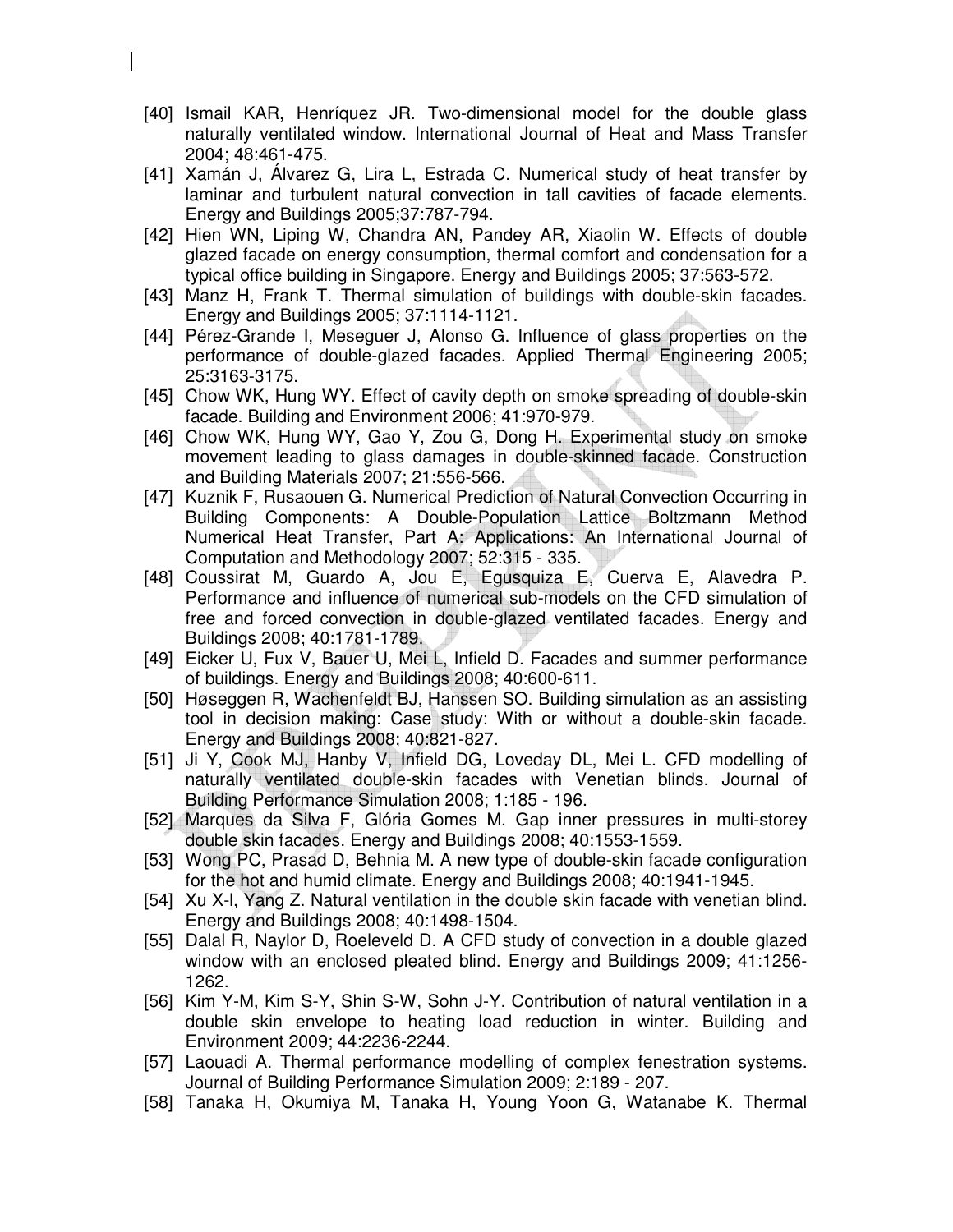characteristics of a double-glazed external wall system with roll screen in cooling season. Building and Environment 2009; 44:1509-1516.

- [59] Gratia E, De Herde A. Is day natural ventilation still possible in office buildings with a double-skin facade? Building and Environment 2004; 39:399-409.
- [60] Gratia E, De Herde A. Natural cooling strategies efficiency in an office building with a double-skin facade. Energy and Buildings 2004; 36:1139-1152.
- [61] Gratia E, De Herde A. Natural ventilation in a double-skin facade. Energy and Buildings 2004;36:137-146.
- [62] Gratia E, De Herde A. Optimal operation of a south double-skin facade. Energy and Buildings 2004; 36:41-60.
- [63] Gratia E, De Herde A. Are energy consumptions decreased with the addition of a double-skin? Energy and Buildings 2007; 39:605-619.
- [64] Gratia E, De Herde A. Greenhouse effect in double-skin facade Energy and Buildings 2007;39:199-211.
- [65] Gratia E, De Herde A. Guidelines for improving natural daytime ventilation in an office building with a double-skin facade. Solar Energy 2007; 81:435-448.
- [66] Gratia E, De Herde A. The most efficient position of shading devices in a double-skin facade. Energy and Buildings 2007; 39:364-373.
- [67] Rey E. Office building retrofitting strategies: multicriteria approach of an architectural and technical issue. Energy and Buildings 2004; 36:367-372.
- [68] Zerefos SC. On the performance of double skin facades in different environmental conditions. International Journal of Sustainable Energy 2007; 26:221 - 229.
- [69] Baldinelli G. Double skin facades for warm climate regions: Analysis of a solution with an integrated movable shading system. Building and Environment 2009; 44:1107-1118.
- [70] Chan ALS, Chow TT, Fong KF, Lin Z. Investigation on energy performance of double skin facade in Hong Kong. Energy and Buildings 2009; 41:1135-1142.
- [71] Carlos JS, Corvacho H, Silva PD, Castro-Gomes JP. Real climate experimental study of two double window systems with preheating of ventilation air. Energy and Buildings 2010; 42:928-934.
- [72] Kim K, Kim BS, Park S. Analysis of design approaches to improve the comfort level of a small glazed-envelope building during summer. Solar Energy 2007;81:39-51.
- [73] Xu L, Ojima T. Field experiments on natural energy utilization in a residential house with a double skin facade system. Building and Environment 2007; 42:2014-2023.
- [74] Altan H, Ward I, Mohelnikova J, Vajkay F. An internal assessment of the thermal comfort and daylighting conditions of a naturally ventilated building with an active glazed facade in a temperate climate. Energy and Buildings 2009; 41:36-50.
- [75] Zhou J, Chen Y. A review on applying ventilated double-skin facade to buildings in hot-summer and cold-winter zone in China. Renewable and Sustainable Energy Reviews 2010; 14:1321-1328.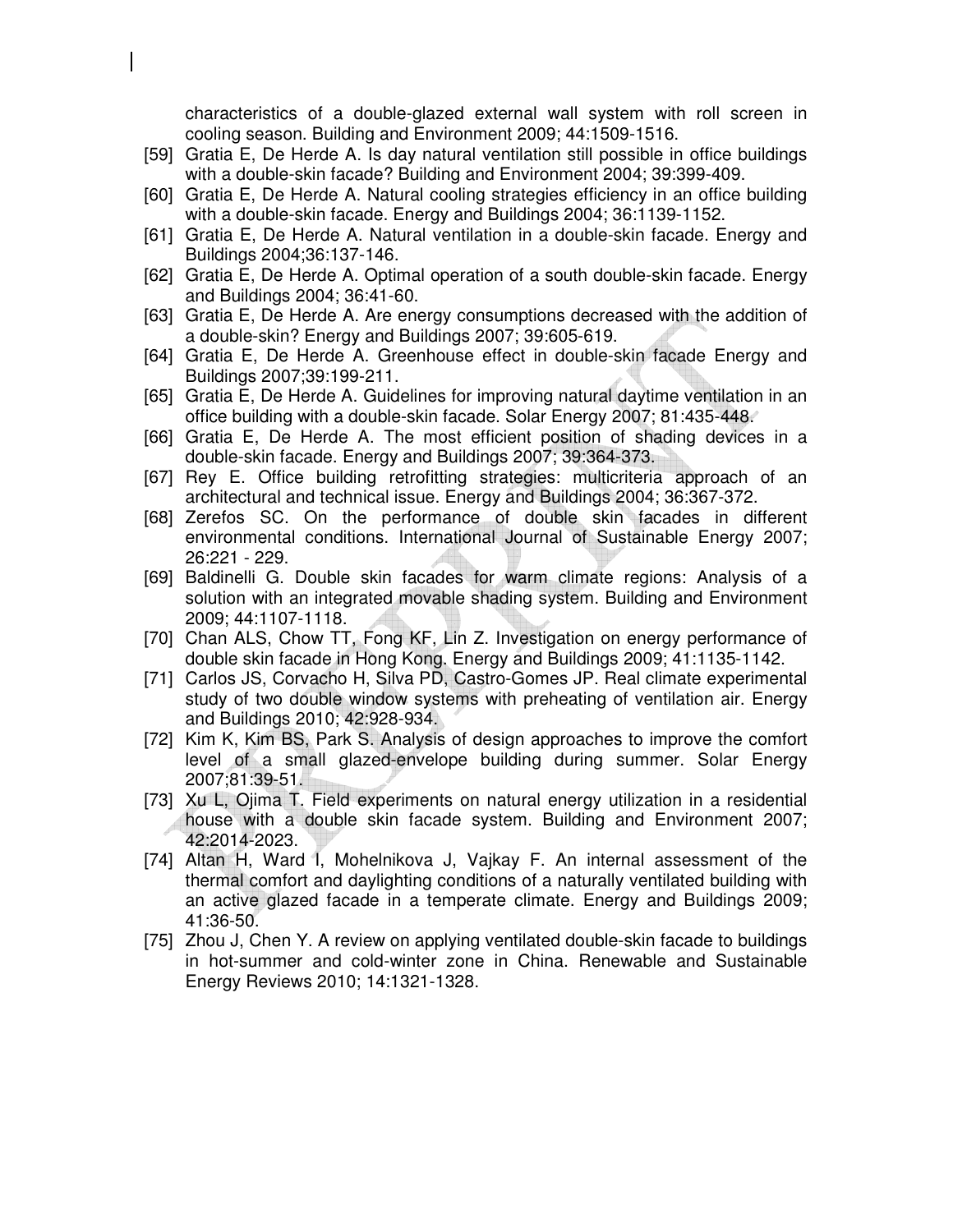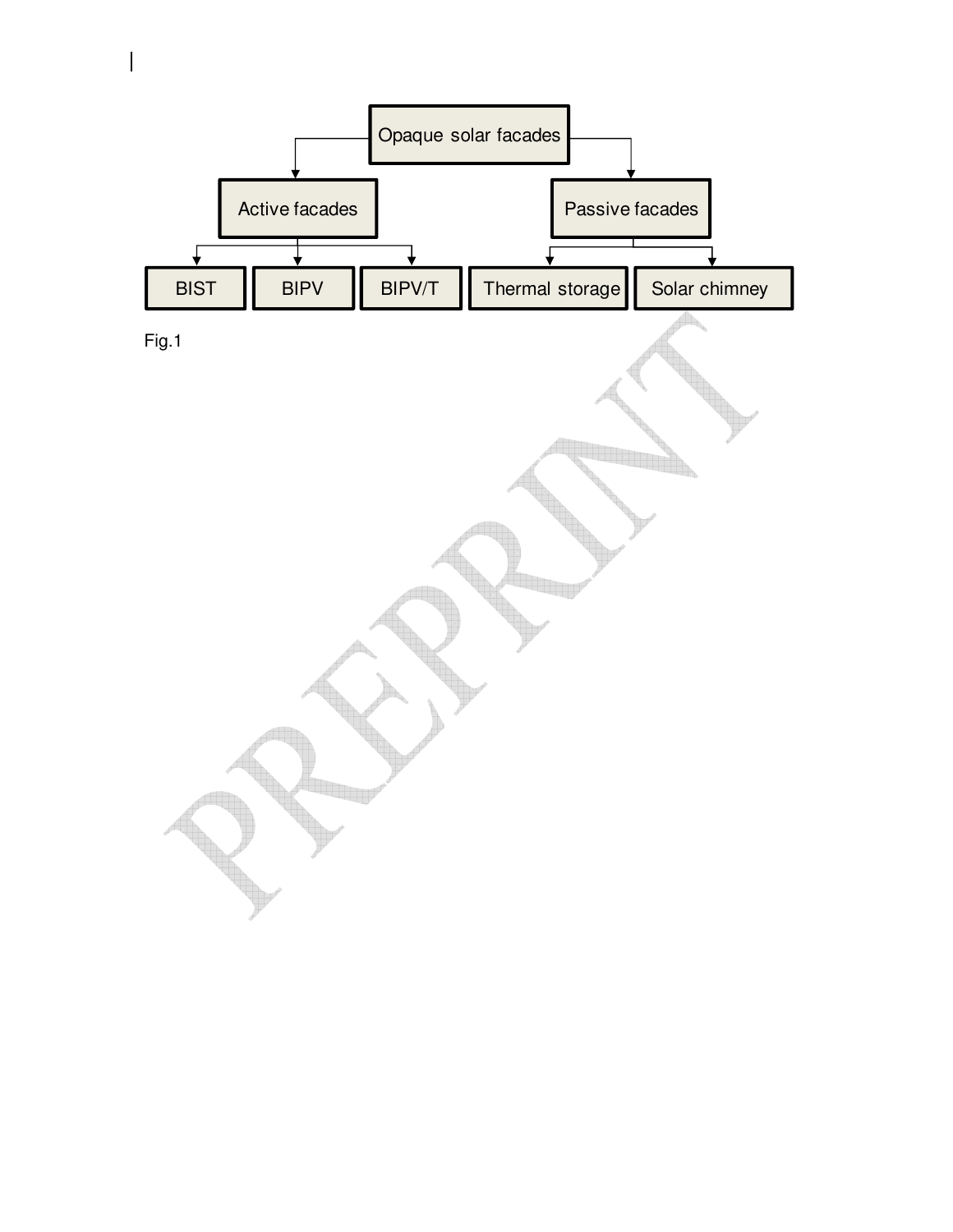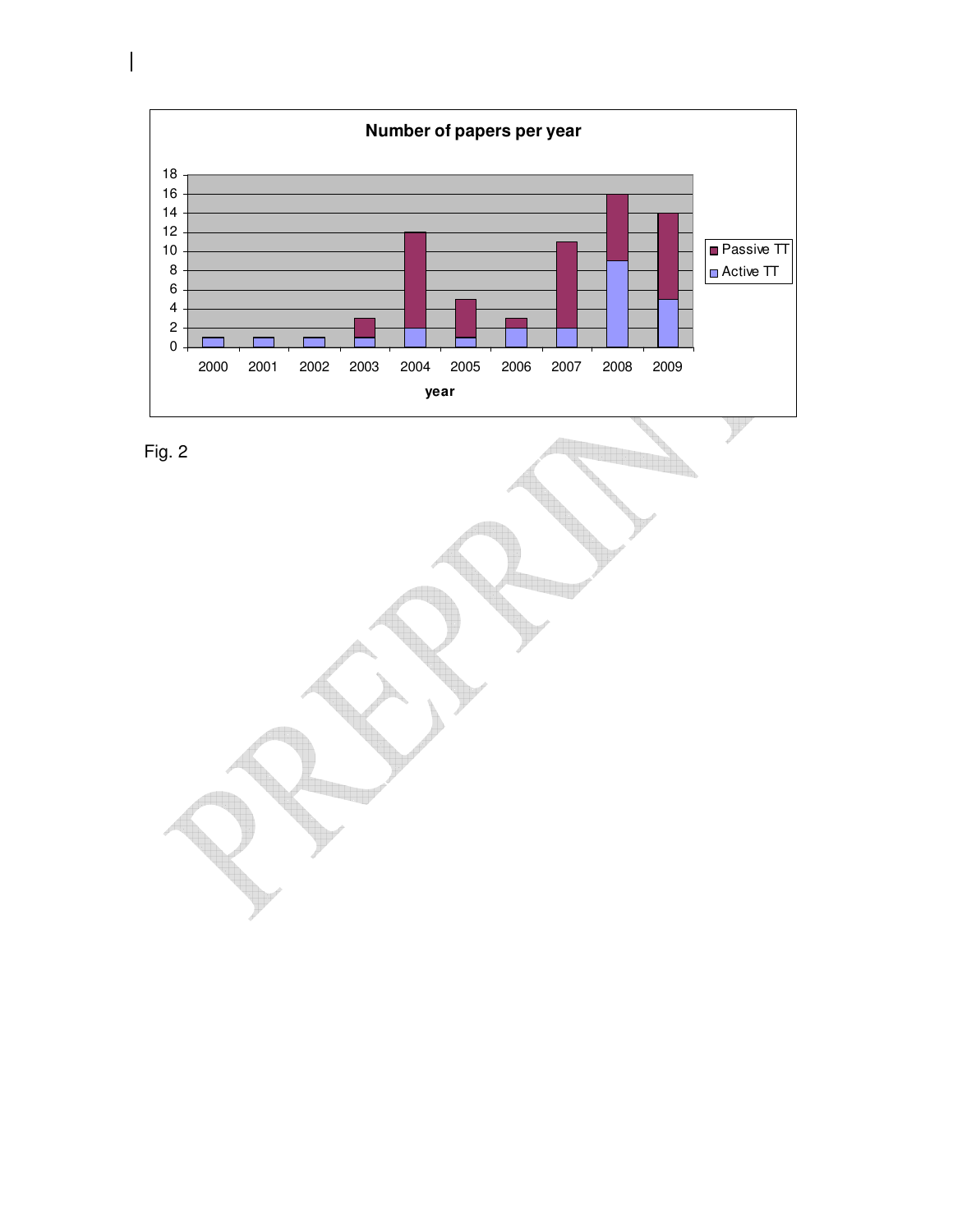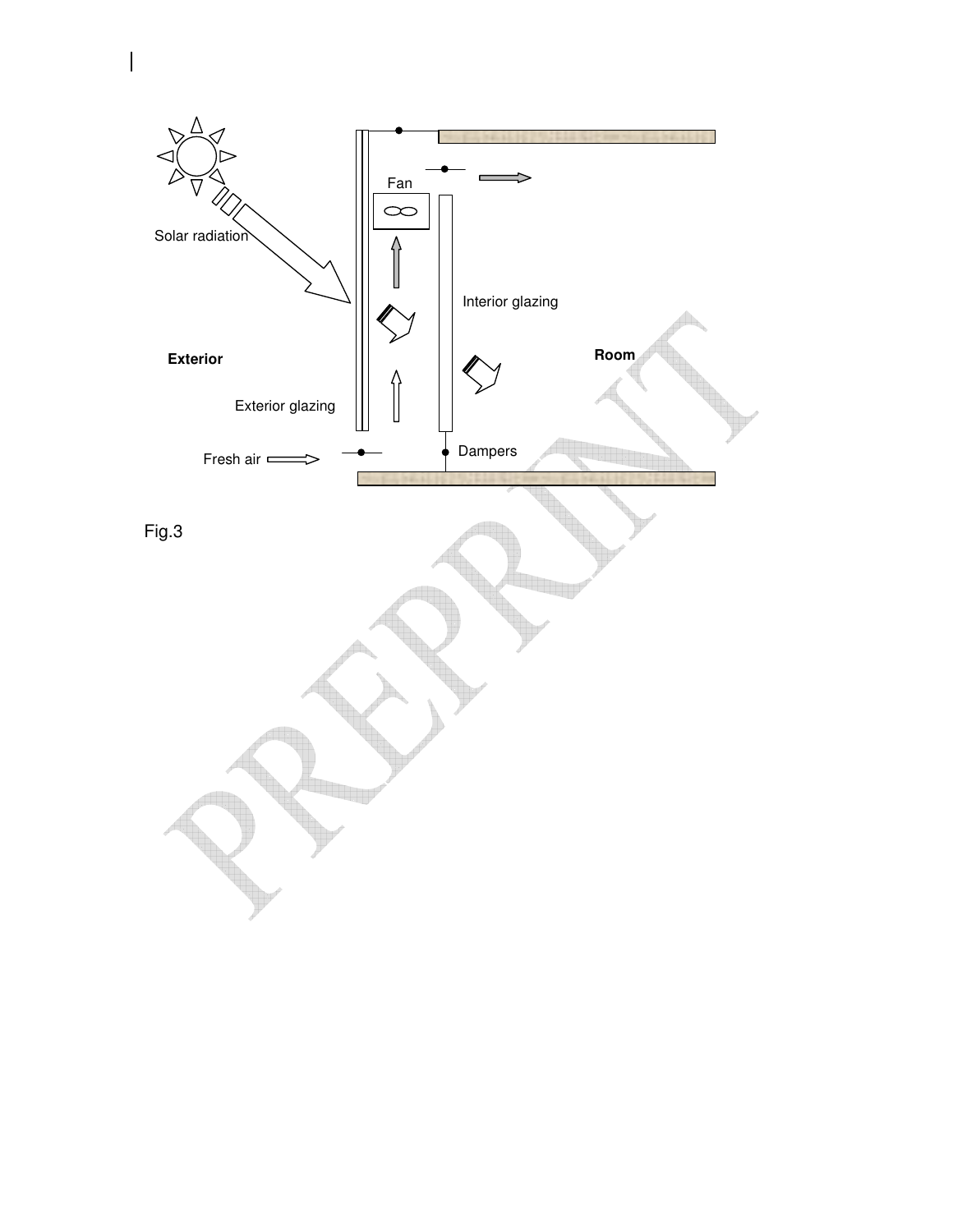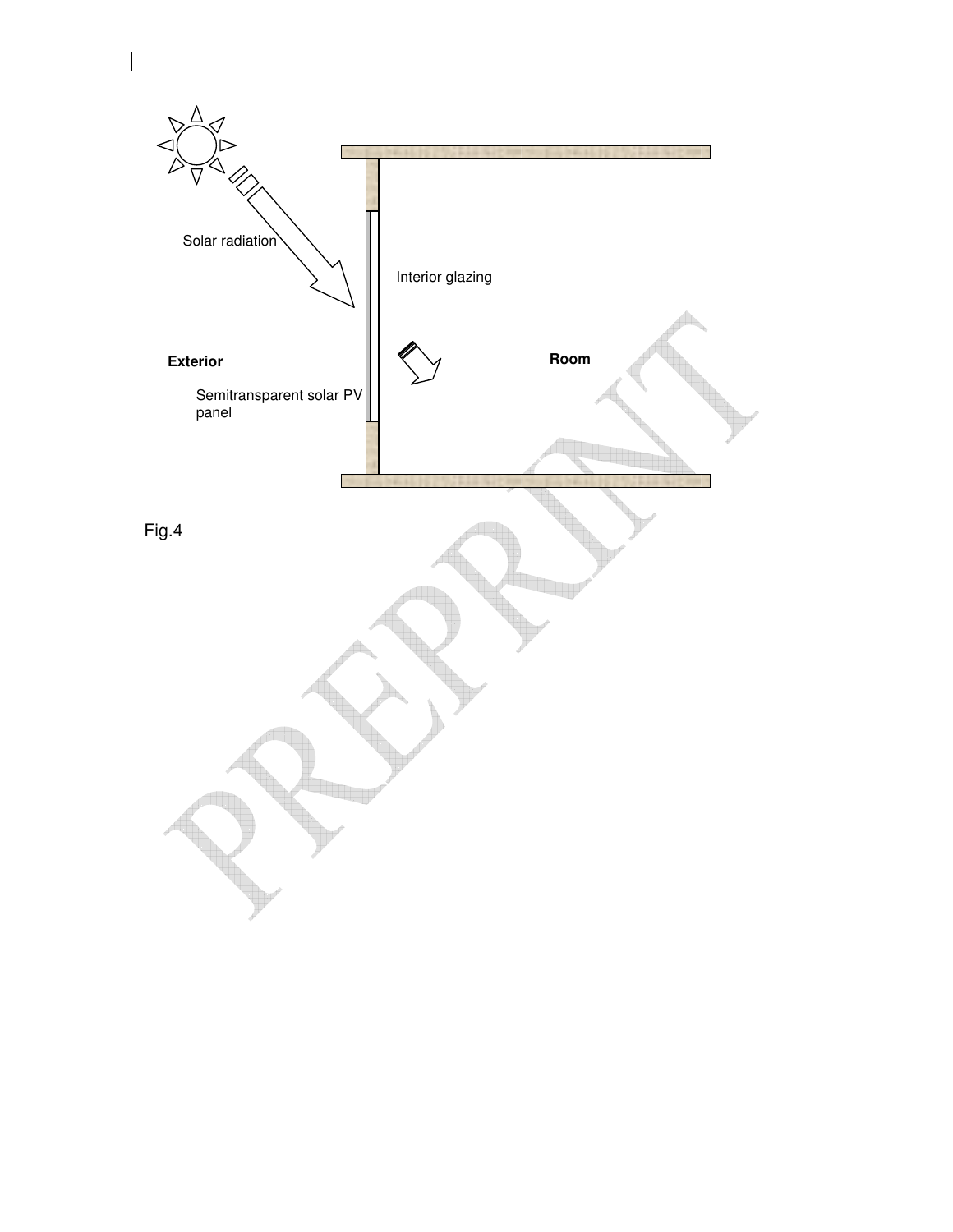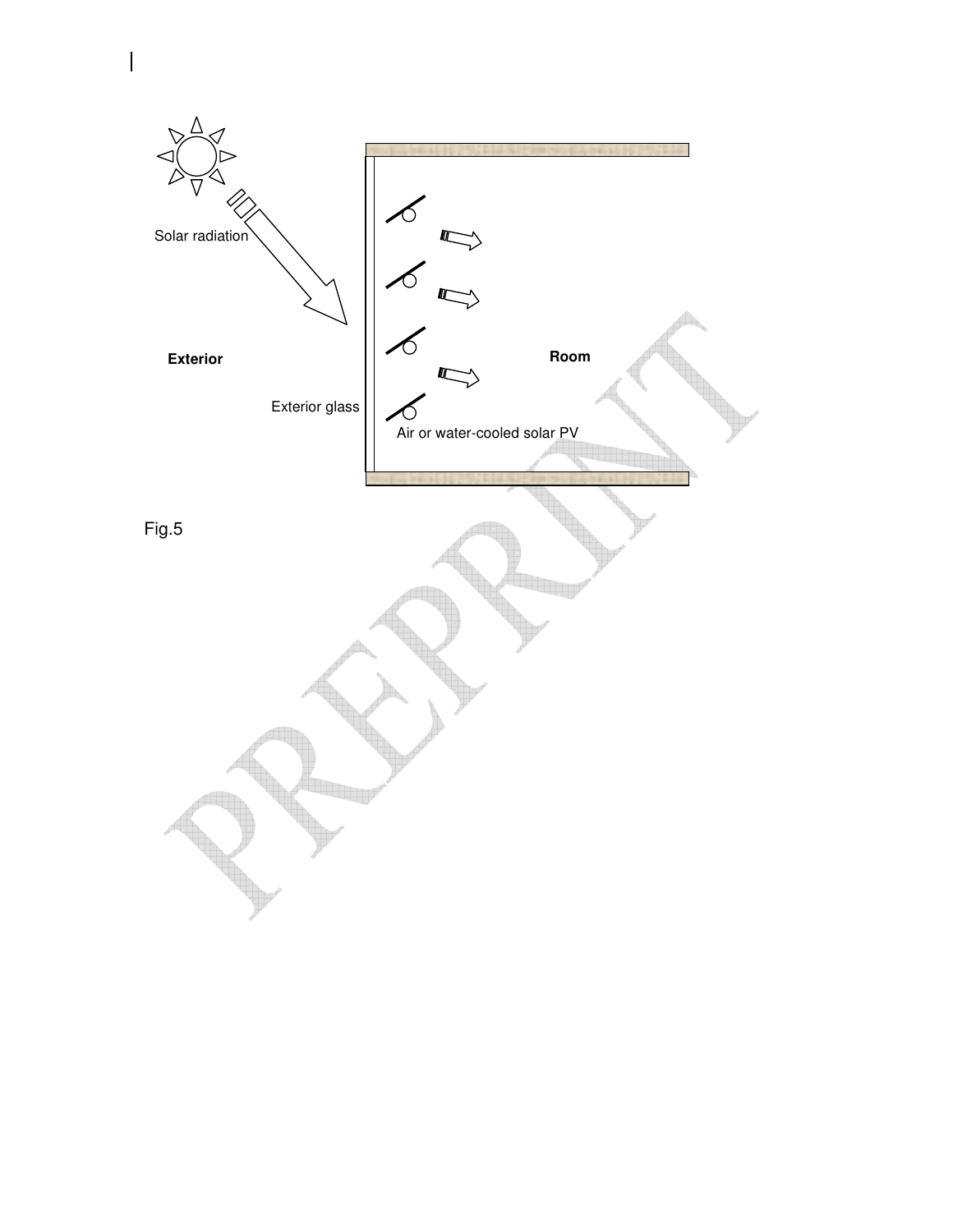